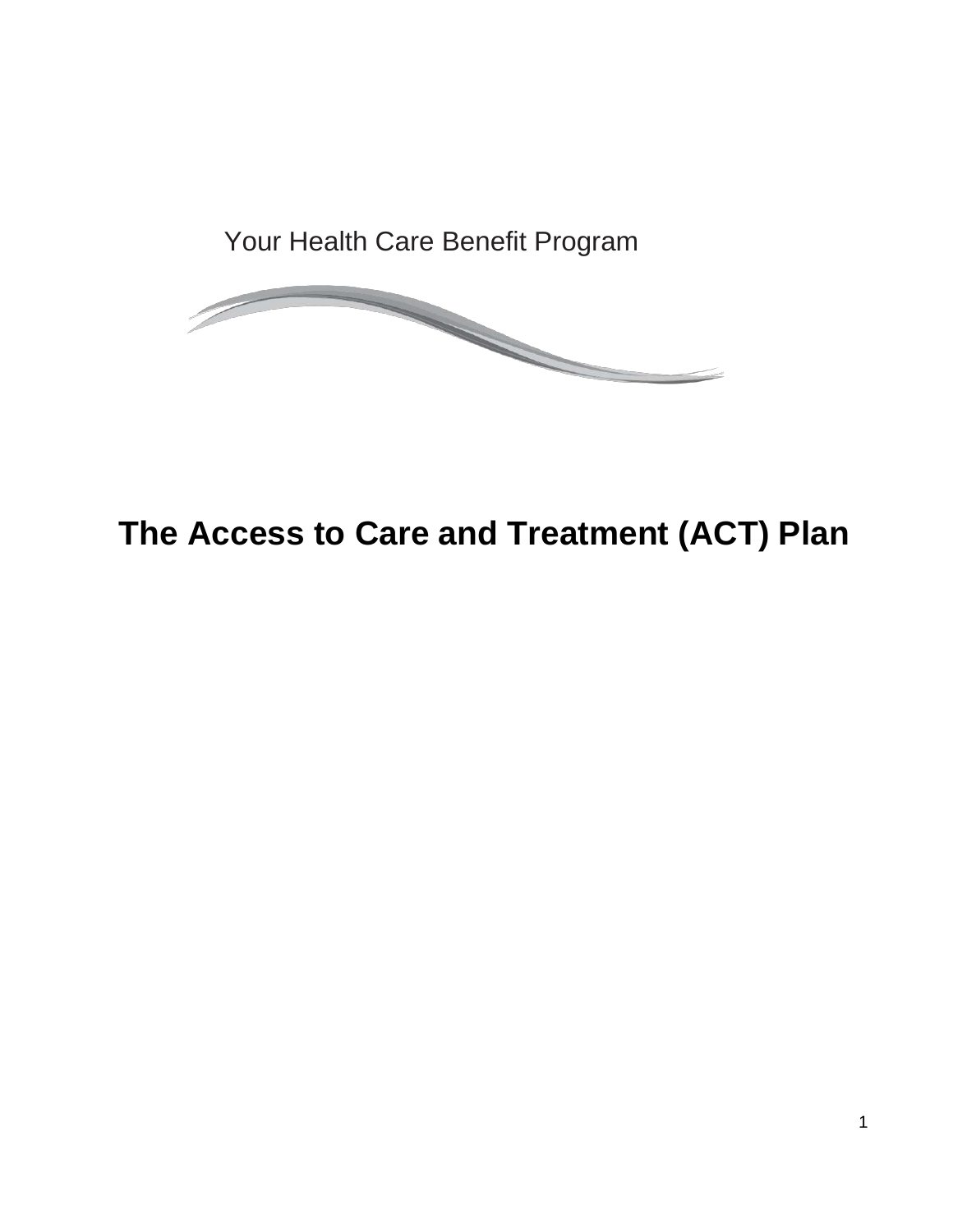The Access to Care and Treatment (ACT) Plan serves as a baseline for the minimum scope of benefits that most health plans sold in the individual and small group markets must cover at equal or greater value.

Since the inception of the ACA, federal guidance has allowed each state the opportunity to select from 10 base-benchmark plans:

- The largest plan by enrollment in any of the three largest products by enrollment in the state's small group market;
- Any of the largest three state employee health benefit plan options by enrollment;
- Any of the largest three national Federal Employees Health Benefits Program (FEHBP) plan options by enrollment;
- The Health Maintenance Organization (HMO) plan with the largest insured commercial non-Medicaid enrollment in the state.

Absent a selection by the state, the largest small-group plan has served as the benchmark plan in the past.

For Plan Year 2020, the Centers for Medicare & Medicaid Services (CMS) is giving states greater flexibility in selecting a benchmark plan by providing three **new**, additional options. Illinois can:

- **OPTION 1:** Select an EHB-benchmark plan that another state used for the 2017 plan year;
- **OPTION 2:** Replace one or more categories of EHBs under it EHBbenchmark plan used for the 2017 plan year with the same category or categories of EHB from another state's EHB-benchmark plan for 2017; OR
- **OPTION 3: Select a set of benefits that would become the benchmark plan for Illinois subject to federal guidelines.**

The Illinois Department of Insurance (IDOI) used this opportunity to explore how it could enhance the current benchmark plan benefits. The IDOI is utilizing Option 3 above and has selected the following set of benefits as the Illinois benchmark plan, subject to Federal guidelines.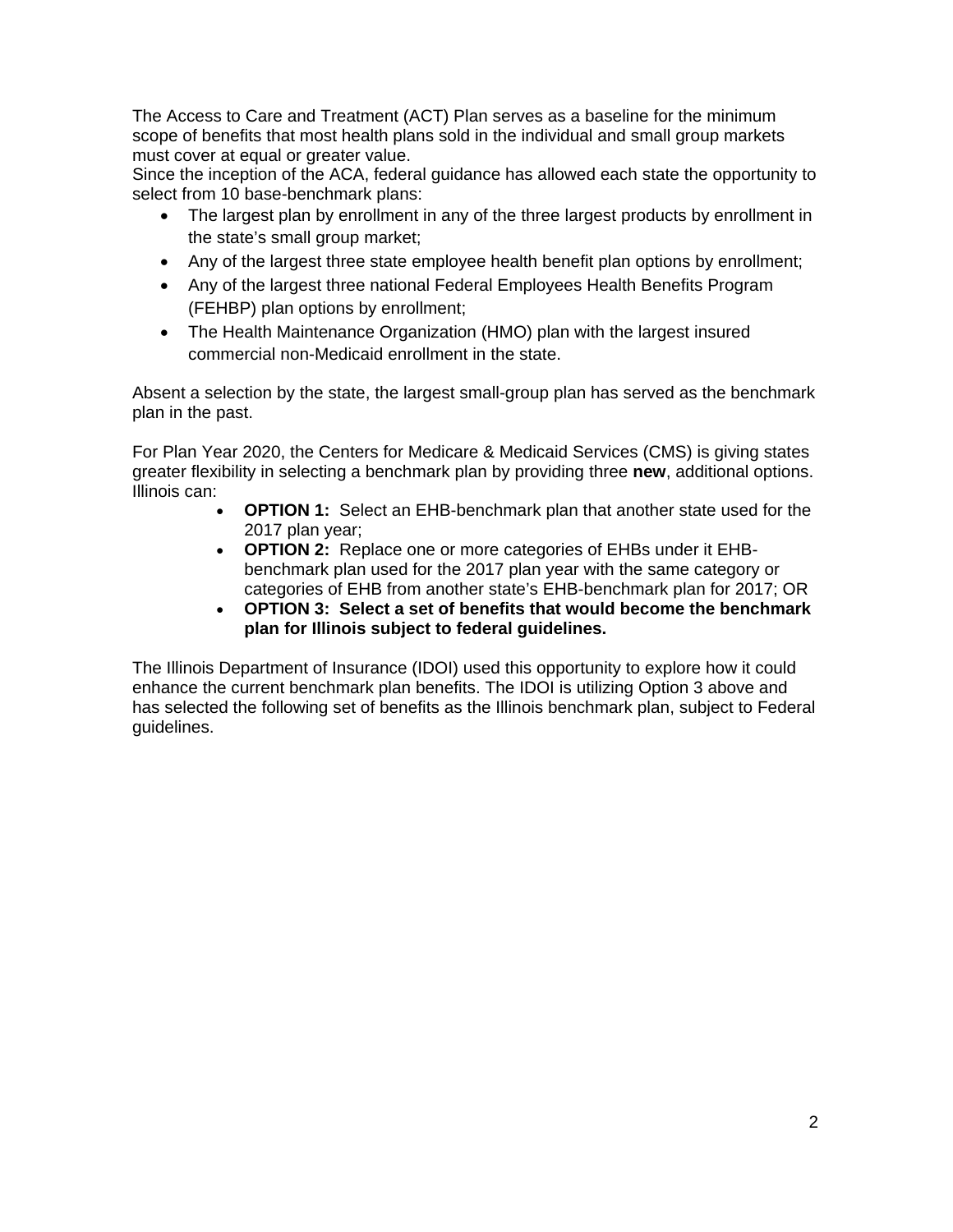# **Table of Contents**

| DEFINITIONS SECTION                                                                                                                                                                                                           | 4              |                                  |  |
|-------------------------------------------------------------------------------------------------------------------------------------------------------------------------------------------------------------------------------|----------------|----------------------------------|--|
| PHYSICIAN BENEFIT SECTIONNALL CONTROL CONTROL CONTROL CONTROL CONTROL CONTROL CONTROL CONTROL CONTROL CONTROL CONTROL CONTROL CONTROL CONTROL CONTROL CONTROL CONTROL CONTROL CONTROL CONTROL CONTROL CONTROL CONTROL CONTROL |                |                                  |  |
| HOSPITAL BENEFIT SECTIONNNALLO AND THE RESERVE THE RESERVE THAT AND THE RESERVE THE RESERVE THAT AND THE RESERVE THAT AND RESERVE THE RESERVE THAT AND RESERVE THE RESERVE THAT AND RESERVE THE RESERVE THAT AND RESERVE THAT | 15             |                                  |  |
| OTHER COVERED SERVICES 17                                                                                                                                                                                                     |                |                                  |  |
|                                                                                                                                                                                                                               |                |                                  |  |
|                                                                                                                                                                                                                               | 24<br>26<br>28 |                                  |  |
|                                                                                                                                                                                                                               |                | OUTPATIENT PRESCRIPTION DRUGS 29 |  |
|                                                                                                                                                                                                                               |                | PRESCRIPTION DRUG EXCLUSIONS 33  |  |
| ALL OTHER EXCLUSIONS-WHAT IS NOT COVERED 34                                                                                                                                                                                   |                |                                  |  |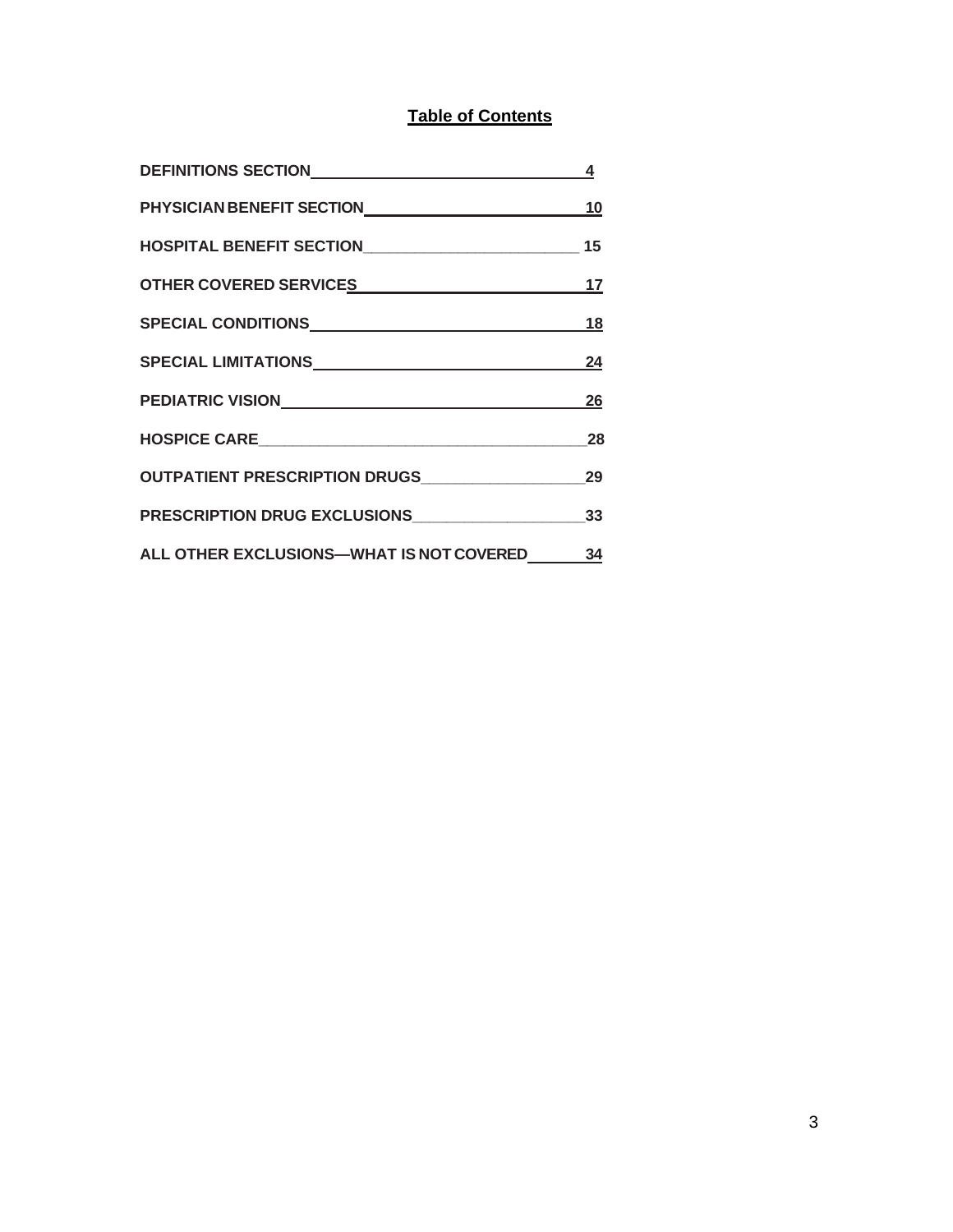# **DEFINITIONS SECTION**

Throughout this selection of benefits benchmark plan, many words are used which have a specific meaning when applied to health care coverage. These terms will always begin with a capital letter. When you come across these terms, please refer to these definitions because they will help you understand some of the limitations or special conditions that may apply.

ADVANCED PRACTICE NURSE.....means a Certified Clinical Nurse Specialist, Certified Nurse-Midwife, Certified Nurse Practitioner or Certified Registered Nurse Anesthetist.

AMBULANCE TRANSPORTATION.....means local transportation in a specially equipped certified vehicle from your home, scene of accident or medical emergency to a Hospital, between Hospitaland Hospital, between Hospital and Skilled Nursing Facility or from a Skilled Nursing Facility or Hospital to your home. If there areno facilities in the local area equipped to providethe care needed, Ambulance Transportation then means the transportation to the closest facility that can provide the necessary service.

AMBULATORY SURGICAL FACILITY.....means a facility (other than a Hospital) whose primary function istheprovision of surgical proceduresonan ambulatory basisandwhichisdulylicensedbythe appropriate state and local authority to provide such services.

ANESTHESIASERVICES.....means the administration of anesthesia andthe performance of related procedures by a Physician or a Certified Registered Nurse Anesthetist which may be legally rendered by them respectively.

APPROVED CLINICAL TRIAL.....means a phase I, phase II, phase III or phase IV clinical trial that is conducted in relation to the prevention, detection or treatment of cancer or other life-threatening disease or condition andis one of the following:

(i) A federally funded orapproved trial,

.

- (ii) A clinicaltrial conducted under anFDA investigational new drug application, or
- (iii) A drug that is exempt from the requirement of an FDA investigational new drug application.

AUTISM SPECTRUM DISORDER(S)......means pervasivedevelopmental disordersasdefined in themost recent edition of the Diagnostic and Statistical Manual of Mental Disorders, including autism, Asperger's disorder and pervasive developmental disorders not otherwise specified.

BEHAVIORAL HEALTH PRACTITIONER.....means a Physician or Professional Provider who is duly licensed to render services for Mental Illness, Serious Mental Illness or Substance Use Disorder.

CERTIFIED CLINICAL NURSE SPECIALIST.....means a nurse specialist who (a) is licensed under the Nursing and Advanced Practice Nursing Act; (b) has an arrangement or agreement with a Physician for obtaining medical consultation, collaboration and hospital referral and (c) meets the following qualifications:

- (iv) is a graduate of an approved school of nursing and holds a current license as a registered nurse; and
- (v) is a graduate of an advanced practice nursing program.

CERTIFIED NURSE-MIDWIFE.....means a nurse-midwife who(a)practices according to the standards of the American College of Nurse-Midwives; (b) has an arrangement or agreement with a Physician for obtaining medical consultation, collaboration and hospital referral and (c) meets the following qualifications:

(i) isagraduate ofanapproved school ofnursing and holds acurrent license asaregistered nurse;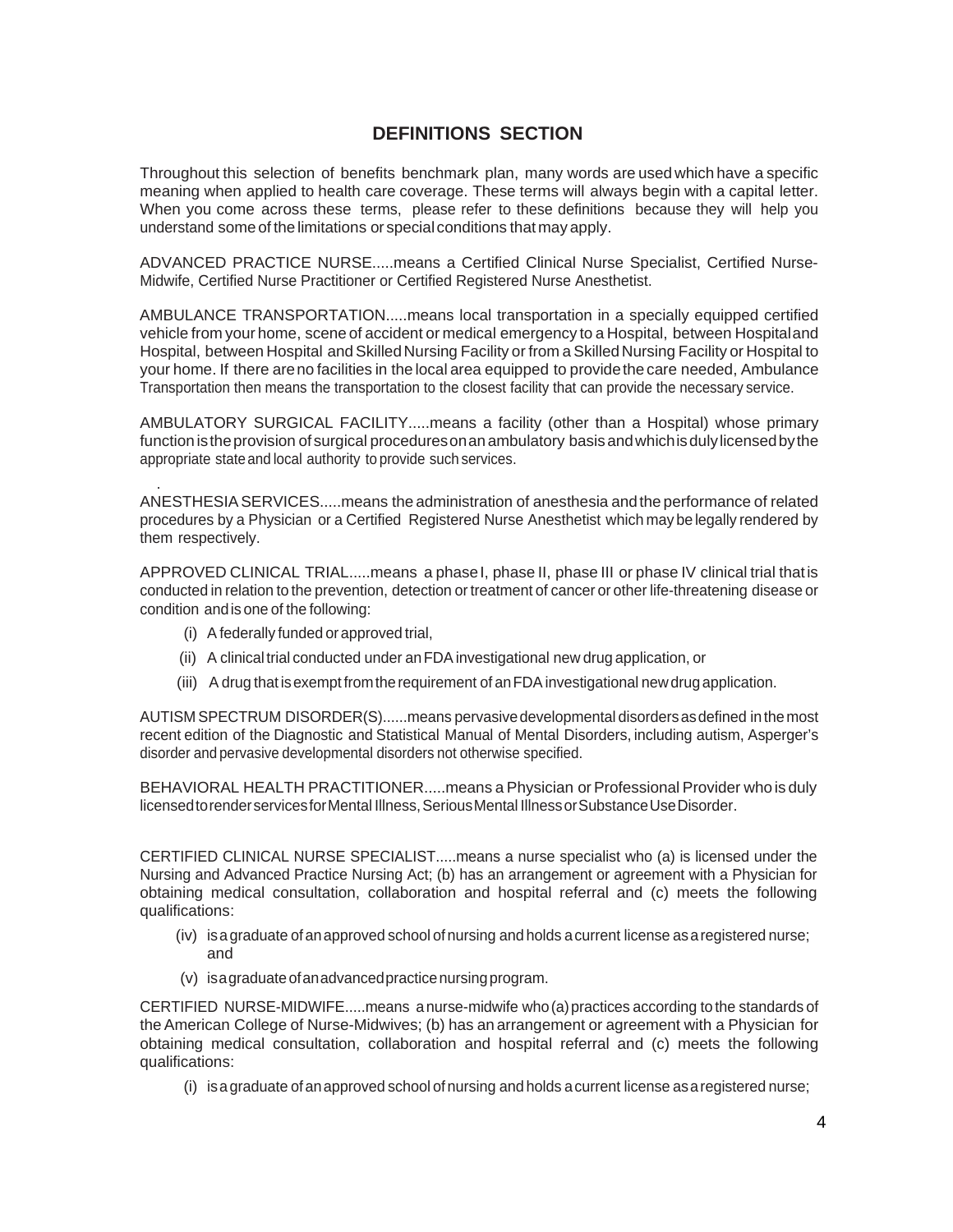and

(ii) is a graduate of a program of nurse-midwives accreditedby theAmerican College of Nurse Midwives or its predecessor.

CERTIFIED NURSE PRACTITIONER.....means a nurse practitioner who (a) is licensed under the Nursing and Advanced Practice Nursing Act; (b) has anarrangement or agreement with a Physician for obtaining medical consultation, collaboration and hospital referral and (c) meets the following qualifications:

- (i) isagraduate ofanapproved school ofnursing and holds acurrent license asaregistered nurse; and
- (ii) is a graduate of an advanced practice nursing program.

CERTIFIED REGISTERED NURSE ANESTHETIST or CRNA.....means a nurse anesthetist who: (a)is a graduate of an approved school of nursing and is duly licensed as a registered nurse; (b) is a graduate of an approved program of nurse anesthesia accredited by the Council of Accreditation of Nurse Anesthesia Education Programs/Schools or its predecessors; (c) has been certified by the Council of Certification of Nurse Anesthetists or its predecessors; and (d) is recertified every two years by the Council on Recertification of Nurse Anesthetists.

CHEMOTHERAPY.....means the treatment of malignant conditions by pharmaceutical and/or biological anti-neoplastic drugs.

CHIROPRACTOR.....means a duly licensed chiropractor.

CIVIL UNION.....means a legalrelationship between two persons, of eitherthesame or opposite sex,

CLINICAL SOCIAL WORKER.....means a duly licensed clinical social worker.

COBRA.....means thosesectionsoftheConsolidatedOmnibusBudgetReconciliation Actof1985(P.L.99- 272), as amended, which regulate the conditions and manner under which an employer can offer continuation of grouphealth insurance to Eligible Persons whose coverage would otherwise terminate under the terms of this Certificate.

COINSURANCE.....means a percentage of an eligible expense that you are required to pay towards a Covered Service.

COMPLICATIONSOF PREGNANCY.....means all physicaleffectssuffered as a resultof pregnancy which would not be considered the effect of normal pregnancy.

CONGENITAL OR GENETIC DISORDER.....means a disorder that includes, but is not limited to, hereditary disorders, Congenital or Genetic Disorders may also include, but are not limited to, Autism or an Autism Spectrum Disorder, cerebral palsy, and other disorders resulting from early childhood illness, trauma orinjury.

COORDINATED HOME CAREPROGRAM.....means an organized skilled patient care program in which care is provided in the home. Care may be provided by a Hospital's licensed home health department or by otherlicensed home health agencies.You mustbe homebound (thatis, unable to leave home without assistanceand requiring supportive devices orspecialtransportation) andyou mustrequireSkilled Nursing Service on an intermittent basis underthe directionof your Physician. This program includes Skilled NursingService by a registered professional nurse, theservices of physical, occupational andspeech therapists, Hospital laboratories, and necessarymedical supplies. The program doesnotinclude andisnot intended to provide benefits for Private Duty Nursing Service. It also does not cover services for activities of daily living (personalhygiene, cleaning, cooking, etc.).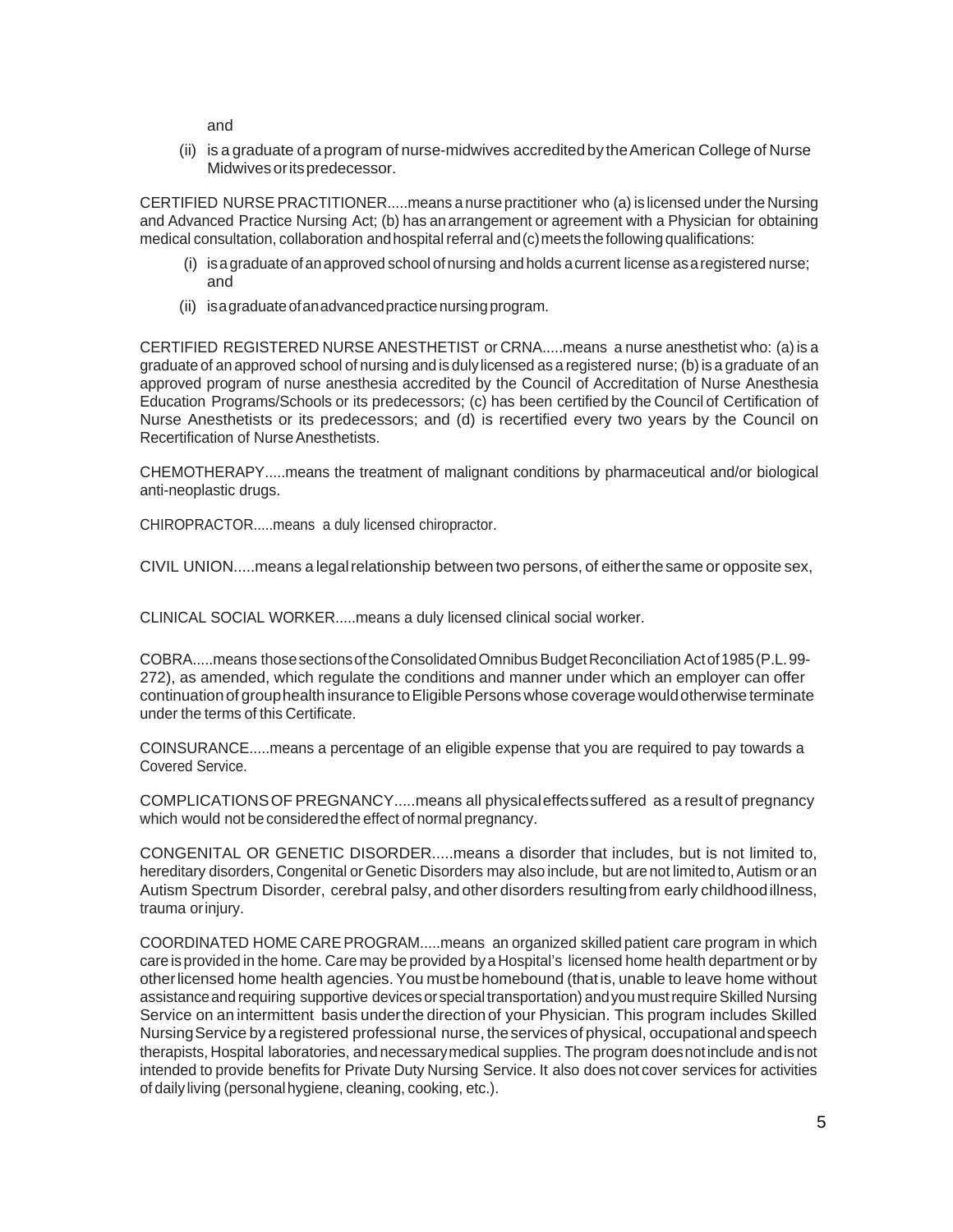COPAYMENT.....meansaspecified dollar amount that you arerequired topay towards aCovered Service.

COURSE OF TREATMENT.....means any number of dental procedures or treatments performed by a DentistorPhysicianin aplanned series resulting fromadental examination in whichtheneedfor such procedures or treatments was determined.

COVERAGE DATE.....means the date on which your coverage under this Certificate begins.

COVERED SERVICE.....means aserviceorsupplyspecifiedinthisCertificateforwhichbenefitswill be provided.

CREDITABLE COVERAGE.....means coverage you had under any of the following:

- (i) A group healthplan.
- (ii) Healthinsurance coverage for medical care under anyhospital or medical service policy or certificate, hospital or medical service plan contract, or HMO contract offered by a health insurance issuer.
- (iii) Medicare (PartsAorBofTitleXVIII oftheSocialSecurityAct).
- (iv) Medicaid (Title XIX of the Social Security Act).
- (v) Medical care for members andcertain former members of the uniformed services andtheir dependents.
- (vi) A medical careprogram of the Indian Health Service or of a tribal organization.
- (vii) A State health benefits risk pool.
- (viii) A health plan offered under the Federal Employees Health Benefits Program.
- (ix) A public health plan establishedor maintained by a State or any political subdivision of a State, the U.S. government, oraforeign country.
- $(x)$  A health benefit plan under section  $5(e)$  of the Peace Corps Act.
- (xi) State Children's Health Insurance Program (Title XXI of the Social Security Act).

CUSTODIAL CARE SERVICE.....means any service primarily for personal comfort or convenience that provides general maintenance, preventive, and/or protective care without any clinical likelihood of improvement of your condition. Custodial Care Services also means those services which do not require the technical skills, professional training and clinical assessment ability of medical and/or nursing personnel in order to be safely and effectively performed. These services can be safely provided by trained or capable non-professional personnel, are to assist with routine medical needs (e.g. simple care and dressings, administration of routine medications, etc.) and are to assist with activities of daily living (e.g. bathing, eating, dressing, etc.).Custodial Care Service alsomeans providingcare on a continuous Inpatient or Outpatient basiswithout any clinicalimprovementbyyou.

DENTIST.....means a duly licensed dentist.

DIAGNOSTIC SERVICE.....means tests rendered for the diagnosis of your symptoms andwhich are directed toward evaluation or progress of a condition, diseaseorinjury. Such tests include, butarenot limited to, x-ray, pathology services, clinical laboratory tests, pulmonary function studies, electrocardiograms, electroencephalograms, radioisotope tests, and electromyograms.

DIALYSIS FACILITY.....means a facility (other than a Hospital) whose primary function is the treatment and/or provision of maintenance and/or training dialysis on an ambulatory basis for renal dialysis patients andwhich isdulylicensedbytheappropriate governmental authority toprovide suchservices.

DOMESTIC PARTNER.....means a person with whom you have entered into a Domestic Partnership.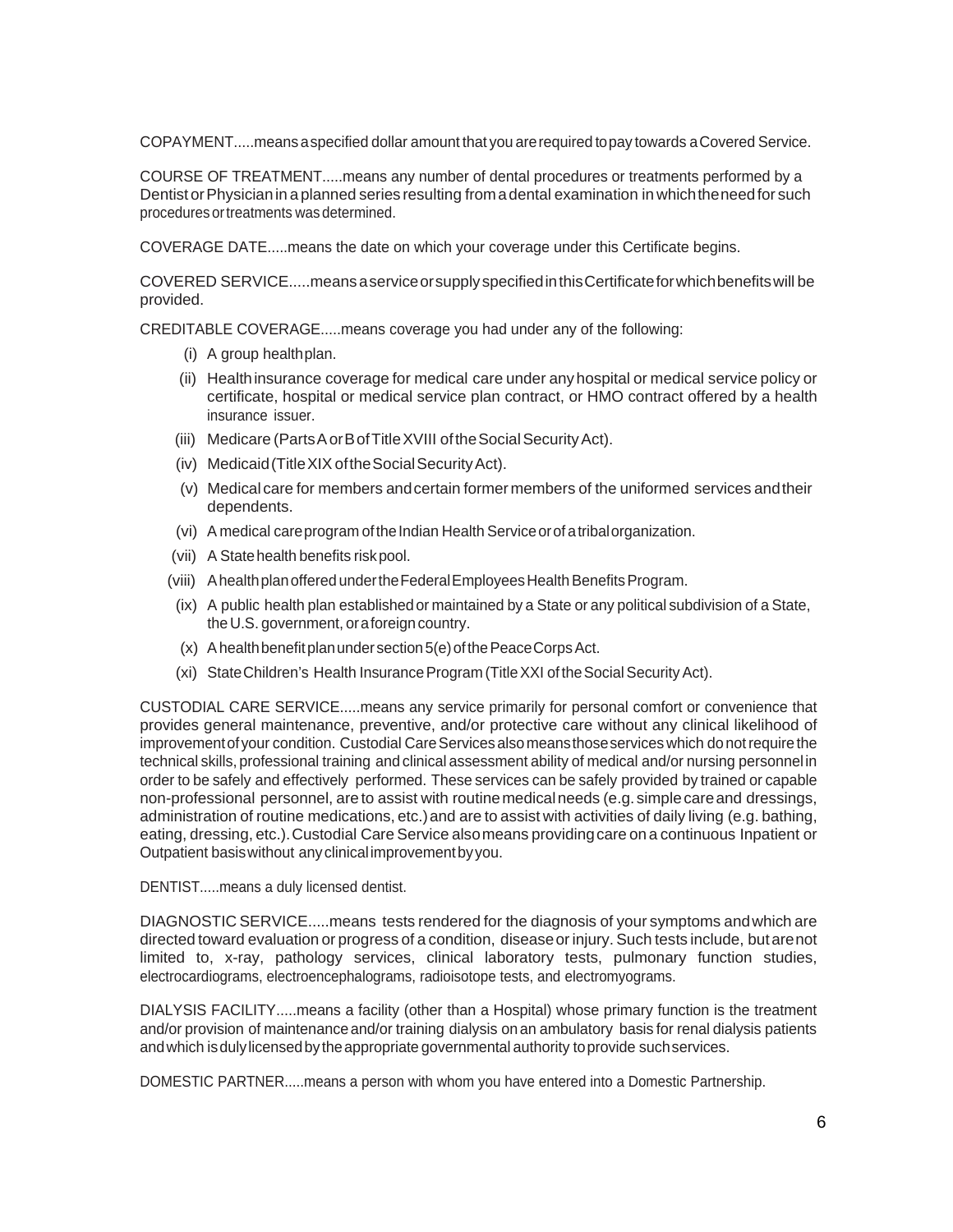DOMESTIC PARTNERSHIP.....means long-termcommitted relationship of indefinite durationwith a person which meetsthe following criteria:

- (i) you andyour Domestic Partnerhavelivedtogetherfor at least6months,
- (ii) neitheryounoryourDomesticPartnerismarriedtoanyoneelseorhasanotherdomestic partner,
- (iii) your DomesticPartnerisatleast18yearsofageandmentally competent toconsenttocontract,
- (iv) your Domestic Partnerresideswithyou andintends todo soindefinitely,
- (v) you and your Domestic Partner have an exclusive mutual commitment similar to marriage, and
- (vi) youand yourDomestic Partner arejointly responsible for each other's common welfareand share financialobligations.

DURABLE MEDICAL EQUIPMENT PROVIDER.....means a duly licensed durable medical equipment provider.

EARLY ACQUIRED DISORDER.....means a disorder resulting from illness, trauma, injury, or some other event or condition suffered by a child prior to thatchild developing functional life skills such as, but not limited to, walking, talking or self-help skills. Early Acquired Disorder may include, but is not limited to, AutismoranAutism SpectrumDisorder andcerebralpalsy.

EMERGENCY ACCIDENT CARE.....means the initial Outpatient treatment of accidental injuries including related Diagnostic Service.

EMERGENCY MEDICAL CARE.....means services provided for the initial Outpatient treatment, including related Diagnostic Services, of a medical condition displaying itself by acute symptoms of sufficient severity (including severe pain) such that a prudentlayperson, who possesses an average knowledge of healthand medicine, could reasonably expectthat the absence of immediate medical attention could result in:

- (i) placingthehealth of theindividual(or, with respect to a pregnant woman, the health of the woman or her unborn child) in serious jeopardy;
- (ii) serious impairment tobodily functions; or
- (iii) serious dysfunction of any bodily organ or part.

Examples of symptoms that may indicate the presenceof an emergency medical condition include, but are not limited to, difficulty breathing, severe chest pains, convulsions or persistent severe abdominal pains.

EMERGENCY MENTAL ILLNESS OR SUBSTANCE USE DISORDER ADMISSION.....means an admission for the treatment of Mental Illness or Substance Use Disorder as a result of the sudden and unexpected onset of a Mental Illness or Substance UseDisordersuchthat a prudent layperson, who possesses an average knowledge of health and medicine, could reasonably expect that in the absence of immediate medical treatment would likely result in serious and permanent medical consequences to oneself or others.

EMERGENCY SERVICES.....means, with respect to an emergency medical condition, a medical screening examination that is within the capability of the emergency department of a hospital, including ancillary services routinely available to the emergency department to evaluate such emergency medical condition, and, within the capabilities of the staff and facilities available at the hospital, such further medical examination andtreatmentasarerequired tostabilizethepatient.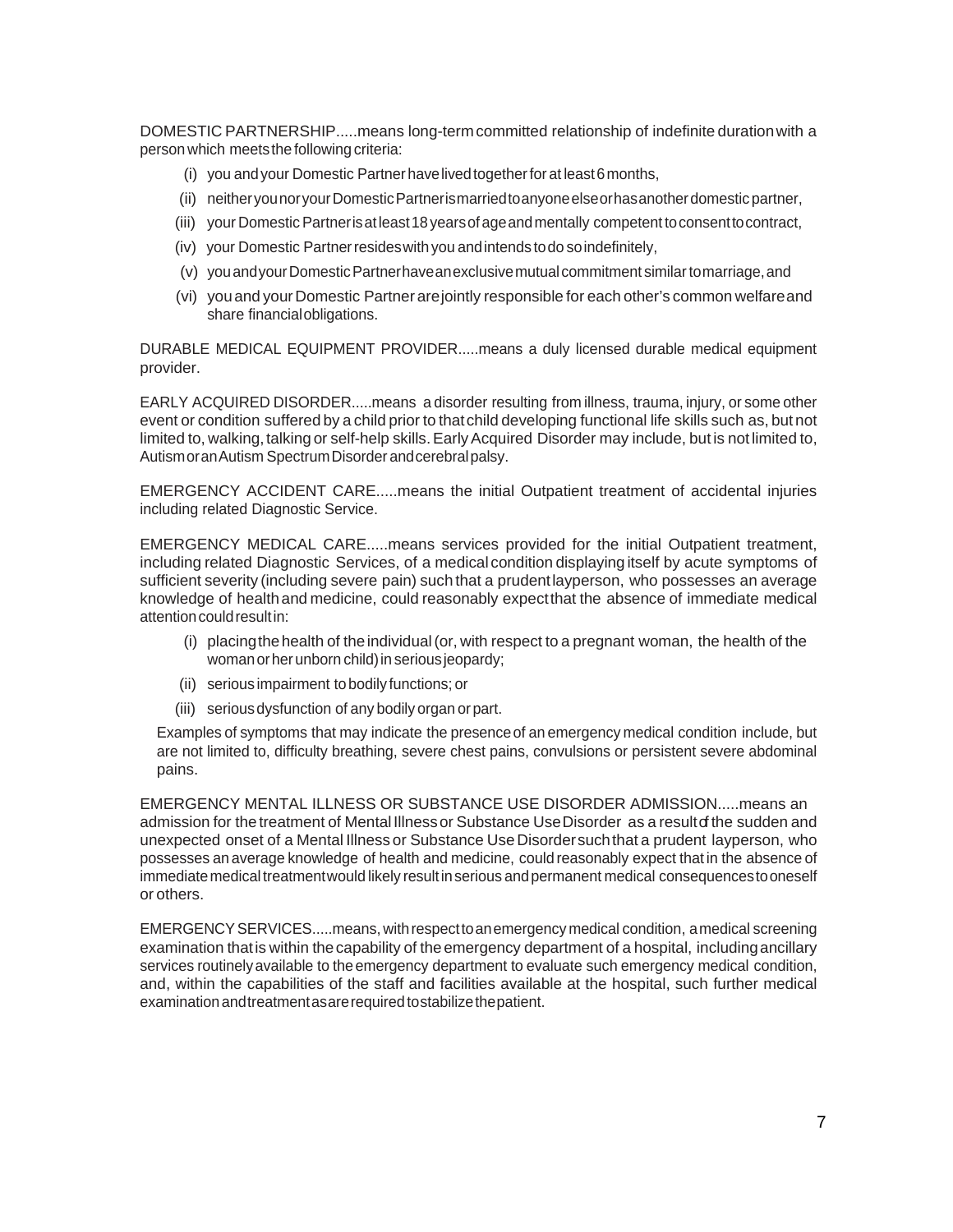HABILITATIVE SERVICES....means Occupational Therapy, Physical Therapy, Speech Therapy, and other services prescribed by a Physician pursuant to a treatment planto enhance the ability of a child to function with a Congenital, Genetic, or Early Acquired Disorder, including but not limited to health care services that help a person keep, learn, or improve skills and functioning for daily living.

INVESTIGATIONAL or INVESTIGATIONAL SERVICES AND SUPPLIES.....means procedures, drugs, devices, services and/or supplies which (1) areprovided or performed in special settings for research purposes or under a controlled environment and which are being studied for safety, efficiency and effectiveness, and/or (2) are awaiting endorsement by the appropriate National Medical Specialty College or federal government agency for general use by the medical community at the time they are rendered to you, and (3) specifically with regard to drugs, combination of drugs and/or devices, are not finally approved by the Food and Drug Administration at the time used or administered to you.

LONG TERM CARE SERVICES.....means those social services, personal care servicesand/or Custodial Care Services needed by youwhen youhave lost some capacity for self-care becauseof a chronic illness, injury or condition.

MAINTENANCE CARE.....means thoseservices administered to youto maintain a levelof functionat which no demonstrable and/or measurableimprovement of condition will occur.

MAINTENANCE OCCUPATIONAL THERAPY, MAINTENANCE PHYSICAL THERAPY, and/or MAINTENANCE SPEECH THERAPY.....means therapy administered to you to maintain a level of function at which no demonstrable and measurable improvement of a condition will occur.

MARRIAGE AND FAMILY THERAPIST ("LMFT").....means a duly licensed marriage and family therapist.

MATERNITY SERVICE.....means the services rendered for normalpregnancy. A normalpregnancy meansan intrauterine pregnancy which, through vaginal delivery, results in aninfant, who isnot premature or preterm. Premature or preterm means an infantborn with a low birth weight, 5.5 pounds or less, or an infant born at 37 weeksorless.

MEDICAL CARE.....means the ordinary and usual professional services rendered by a Physician or other specified Provider during aprofessional visit for treatment of an illness or injury.

MEDICALLY NECESSARY..... Medically Necessary means that a specific medical, health care, supply or Hospital service is required, for the treatment or management of a medical symptom or condition and that the service, supply or care provided is the mostefficient andeconomical service which can safely be provided.

MENTAL ILLNESS.....means those illnesses classified as disorders in the current *Diagnostic and Statistical Manual of Mental Disorders* published by the American Psychiatric Association.

"Serious Mental Illness".....means thefollowing mental disorders as classified in the current *Diagnostic andStatistical Manual* publishedbytheAmerican Psychiatric Association:

- (i) Schizophrenia;
- (ii) Paranoid and other psychotic disorders;
- (iii) Bipolar disorders (hypomanic, manic, depressive and mixed);
- (iv) Majordepressivedisorders(single episodeorrecurrent);
- (v) Schizoaffective disorders (bipolar or depressive);
- (vi) Pervasive developmental disorders;
- (vii) Obsessive-compulsive disorders;
- (viii) Depression in childhood and adolescence;
- (ix) Panic disorder;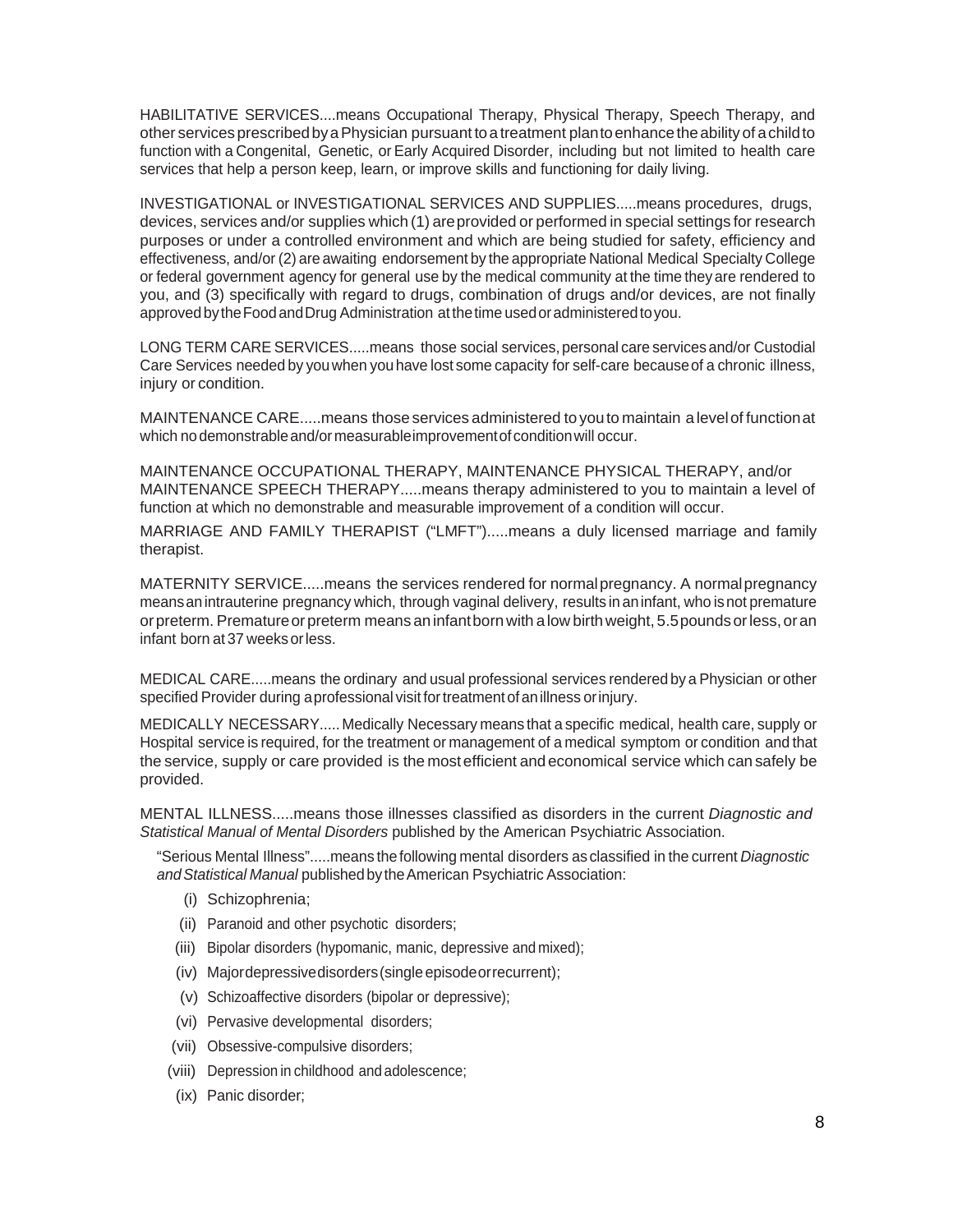- (x) Post-traumatic stressdisorders (acute, chronic, or with delayed onset); and
- (xi) Anorexia nervosa and bulimianervosa.

OCCUPATIONAL THERAPY.....means constructive therapeutic activitydesigned and adapted to promote the restoration of useful physical function. Occupational Therapy doesnot include educational training or services designed and adapted todevelop a physical function.

OPTOMETRIST.....means a duly licensed optometrist.

ORTHOTIC PROVIDER.....means a duly licensed orthotic provider.

OUTPATIENT.....means that you arereceiving treatment while not an Inpatient. Services considered Outpatient,include,butarenotlimitedto,services in an emergency roomregardlessof whether youare subsequently registered as an Inpatient in a health care facility.

PHARMACY.....meansanylicensedestablishmentinwhich theprofessionofpharmacyispracticed.

PHYSICALTHERAPIST.....means adulylicensed physical therapist.

PHYSICALTHERAPY.....means thetreatment of a disease, injury or condition byphysical meansbya Physician or a registered professional physical therapist under the supervision of a Physician and whichis designed and adapted to promote the restoration of a useful physical function.

PHYSICIAN.....means a physician duly licensed to practice medicine in all of its branches.

PHYSICIAN ASSISTANT.....means a duly licensed physician assistant performing under the direct supervision of a Physician, Dentist or Podiatrist and billing under such Provider.

PODIATRIST.....means a duly licensed podiatrist.

PROSTHETIC PROVIDER.....means a duly licensed prosthetic provider.

PROVIDER.....means any health care facility (for example, a Hospitalor Skilled NursingFacility) or person (for example, a Physician or Dentist) or entity duly licensed

PSYCHOLOGIST.....means a Registered Clinical Psychologist.

SPEECH THERAPIST.....means a duly licensed speech therapist.

SPEECH THERAPY.....means thetreatment for thecorrection of a speech impairment resulting from disease including pervasive developmental disorders, trauma, congenital anomalies or previous therapeutic processes andwhich is designed andadapted to promote therestoration of a useful physical function.

SUBSTANCE USE DISORDER.....means the uncontrollable or excessive abuse of addictive substances consisting of alcohol, morphine, cocaine, heroin, opium, cannabis, and other barbiturates, amphetamines, tranquilizers and/or hallucinogens, and the resultant physiological and/or psychological dependency which develops with continued use of such addictive substances requiring MedalCareas determined by a Behavioral Health Practitioner.

SUBSTANCEUSEDISORDER REHABILITATION TREATMENT.....means an organized,intensive, structured, rehabilitative treatment program of eithera Hospital or Substance Use Disorder Treatment Facility.

TOBACCO USER.....means a person whois permitted under state and federal law to legally use Tobacco, with Tobacco use (other than religious or ceremonial use of Tobacco), occurring on average four or more times per week that last occurred within the past six months (or such other meaning required or permitted by applicable law). Tobacco includes, but is not limited to, cigarettes, cigars, pipetobacco, smokeless tobacco, snuff, etc.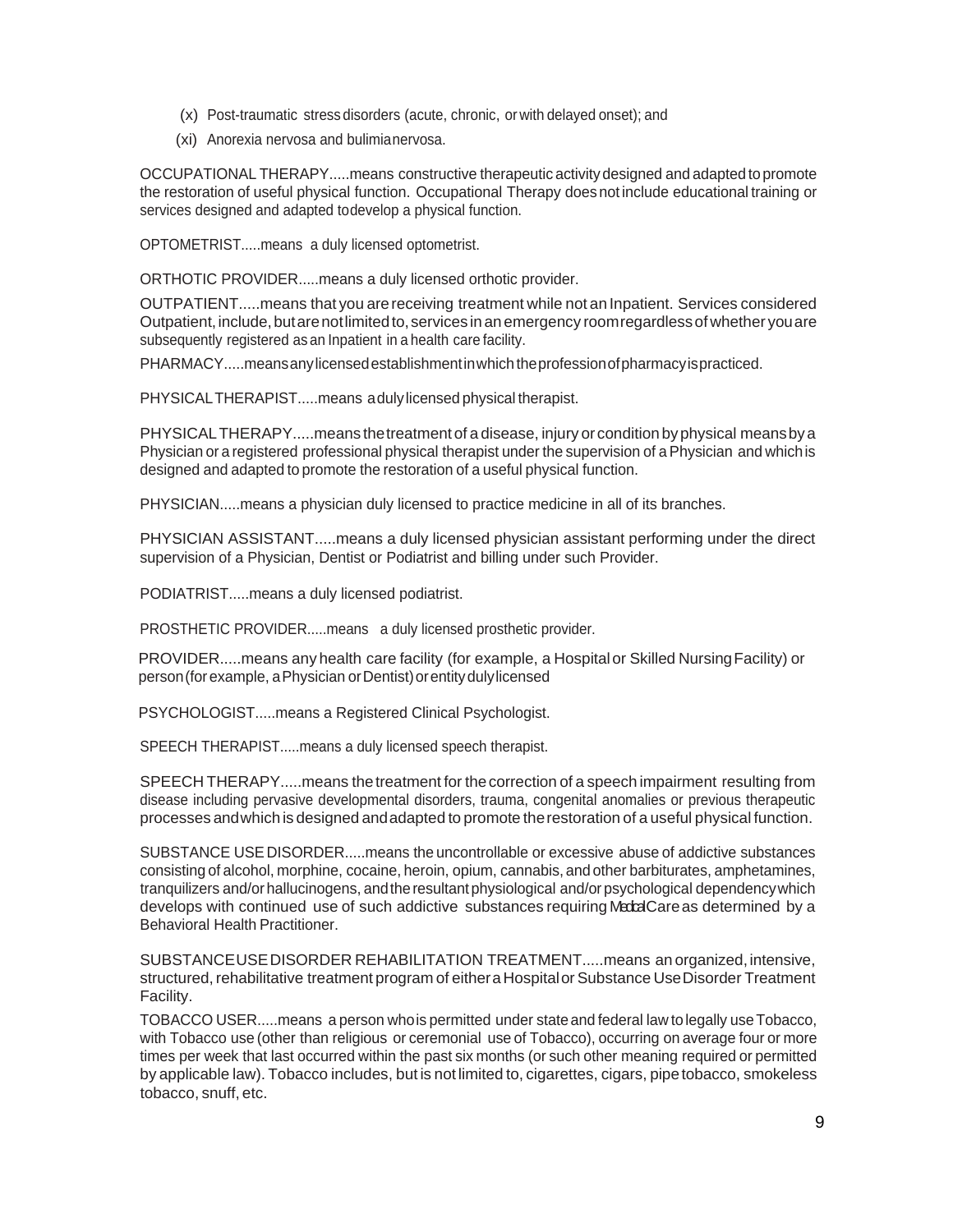# **PHYSICIAN BENEFITS SECTION**

This section of your Certificate tells you what services are covered. The benefits of this section are subjecttoallthetermsandconditions ofyourCertificate. Pleasereferto the DEFINITIONS,

ELIGIBILITY and EXCLUSIONS sections of your Certificate for additional information regardingany limitations and/or special conditions pertaining to your benefits.

For benefits to be available, under this Benefit Section, services must be Medically Necessary and you must receive such services on or after your Coverage Date.

Remember,whenevertheterm"you" or"your"isused,wealsomeanalleligiblefamilymemberswhoare covered under Family Coverage.

## **COVERED SERVICES**

#### **Surgery**

Benefits are available for Surgery performed by a Physician, Dentist or Podiatrist. However, for services performed bya Dentist orPodiatrist, benefits arelimited tothosesurgical procedureswhich may belegally rendered by them and which would be payable underthis Certificate had they been performed by a Physician. Benefits for oral Surgery are limited to the following services:

- 1. surgical removal of complete bony impacted teeth;
- 2. excision of tumors or cysts of the jaws, cheeks, lips, tongue, roof and floor of the mouth;
- 3. surgical procedures to correct accidental injuries of the jaws, cheeks, lips, tongue, roof and floor of the mouth;
- 4. excision of exostoses of the jaws and hard palate (provided that this procedure is not done in preparation for dentures or other prostheses); treatment of fractures of facial bone; external incision and drainage of cellulitis; incision of accessory sinuses, salivary glands or ducts; reduction of dislocation of, or excision of, the temporomandibular joints.

The following services are also part of your surgical benefits:

1. AnesthesiaServices—if administered atthe same timeas a covered surgical procedure in a Hospital orAmbulatory SurgicalFacilityorbyaPhysician other than the operating surgeonorbyaCertified Registered Nurse Anesthetist. However, benefits will be provided for Anesthesia Services administered by oral and maxillofacial surgeons when such services are rendered in the surgeon's office or Ambulatory Surgical Facility.

In addition,benefits will be providedfor anesthesia administered in connection with dentalcare treatment rendered in a Hospital or Ambulatory Surgical Facility if (a) a child is age 6 and under, (b) you have a chronic disability, or(c) you have a medical condition requiring hospitalization or general anesthesia for dental care.

- 2. Assist at Surgery—when performed by a Physician, Dentist or Podiatrist who assists the operating surgeon in performing covered Surgery in a Hospital or Ambulatory Surgical Facility. In addition, benefits will be provided for assist at Surgery when performed by a Registered Surgical Assistant or an Advanced Practice Nurse. Benefits will alsobe provided for assist at Surgery performed by a Physician Assistant under the direct supervision of a Physician, Dentist or Podiatrist.
- 3. Sterilization Procedures(evenif they areelective)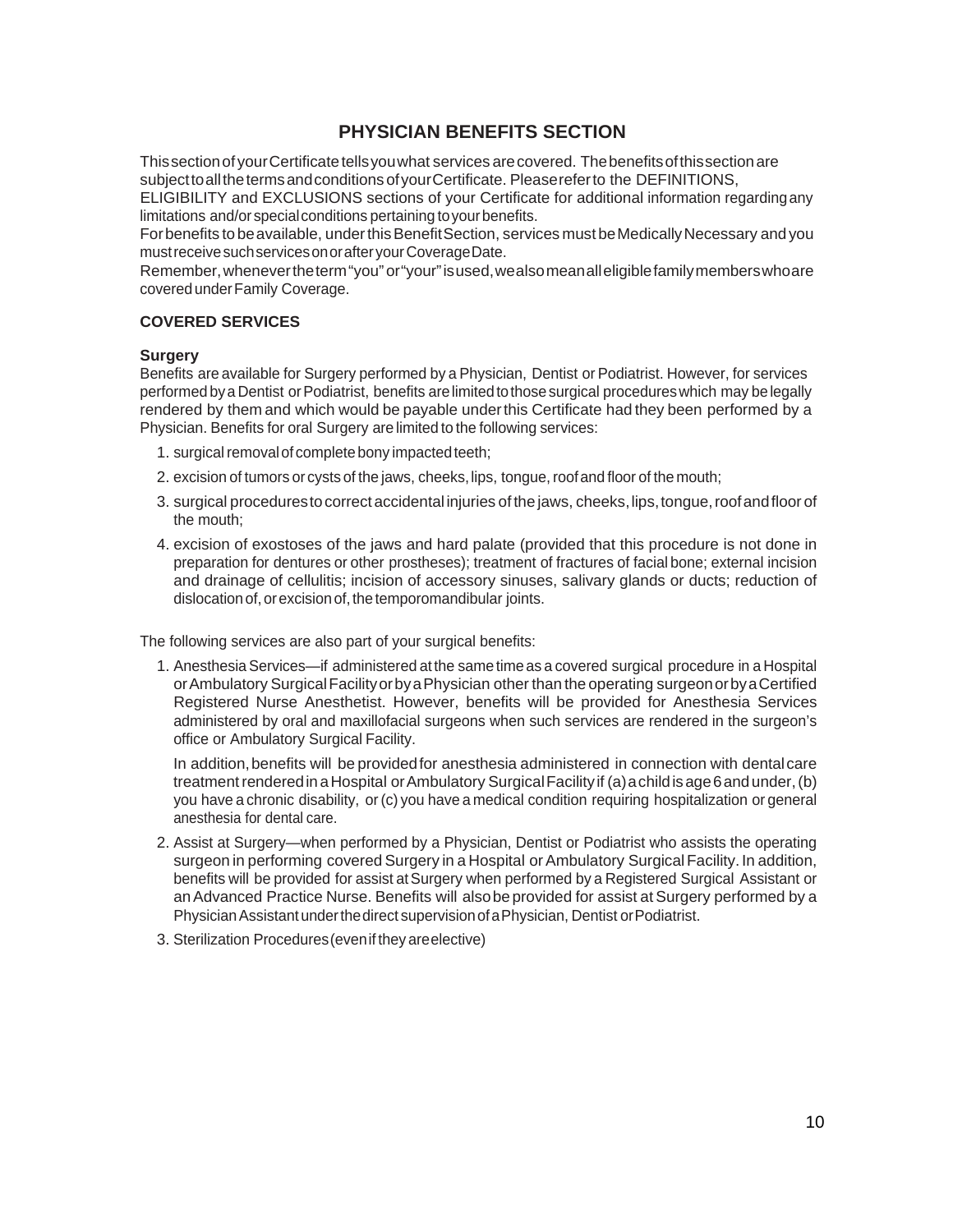## **Additional Surgical Opinion**

Your coverage includes benefits for an additional surgical opinion following a recommendation for elective Surgery. Your benefits will be limited to one consultation and related Diagnostic Service by a Physician. Benefits for an additional surgical opinion consultation and related Diagnostic Service will be provided at 100% of the Claim Charge after you have met your program deductible. If you request, benefits will be provided for an additional consultation when the needfor Surgery, in your opinion, is not resolved by the first arranged consultation.

#### **Medical Care**

Benefits are available for Medical Care visits when:

- 1. you are an Inpatient in a Hospital, a Substance Use Disorder Treatment Facility, or a Skilled Nursing Facilityor
- 2. you are a patientin a Partial Hospitalization Treatment Program or a Coordinated Home Care Program or
- 3. you visit your Physician's office or your Physician comes to your home or
- 4. you utilize telepsychiatry care (care may be provided by either a prescriber or licensed therapist).

#### **Consultations**

Your coverage includes benefits for consultations. The consultation must berequested by your Physician and consist of anotherPhysician's advice in the diagnosis ortreatmentof acondition which requires special skill or knowledge. Benefits are not available for any consultation done becauseof Hospital regulations or byaPhysician who alsorendersSurgery orMaternity Serviceduring the sameadmission.

#### **Diabetes Self-Management Training and Education**

Benefits will be provided for Outpatient self-management training, education and medical nutrition therapy. Benefits will be provided if these services are rendered by a Physician, or duly certified, registered or licensed health care professional with expertise in diabetes management. Benefits for Physicians will be provided atthe Benefit Paymentfor Physician Services described later in this benefit section.

Benefits are also available for regular foot care examinations by a Physician or Podiatrist.

#### **AllergyInjectionsandAllergyTesting**

#### **Chemotherapy**

#### **Occupational Therapy**

Benefitswill be provided for Occupational Therapy whenthese services arerendered by a registered Occupational Therapist underthe supervision of a Physician. This therapy mustbe furnished undera written planestablished by a Physician and regularly reviewed by the therapist and Physician. The plan must be established before treatment is begun and must relate to the type, amount, frequency and duration oftherapyandindicate thediagnosisandanticipatedgoals.

#### **Physical Therapy**

Benefits will be providedfor Physical Therapy when rendered by a registered professional Physical Therapist underthe supervision of a Physician. The therapy must be furnished under a written plan established by a Physician and regularly reviewed by the therapist and the Physician. The plan must be established beforetreatment is begun andmustrelateto the type, amount, frequency and duration of therapy and indicate the diagnosis and anticipated goals. Benefits will also be provided for preventive or MaintenancePhysicalTherapywhenprescribedforpersonsaffectedbymultiplesclerosis.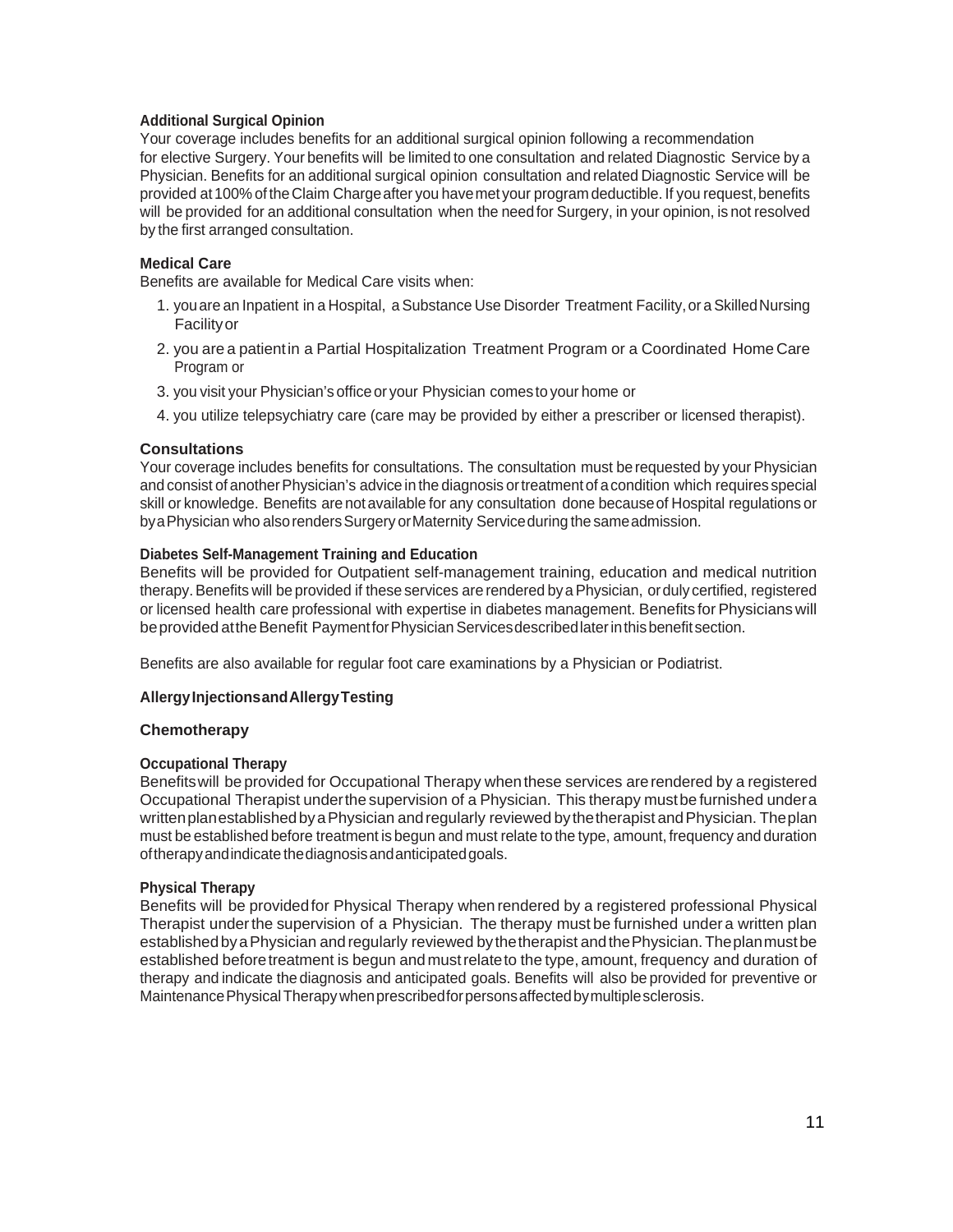#### **Radiation Therapy Treatments**

#### **Electroconvulsive Therapy**

#### **Speech Therapy**

Benefits will be provided for Speech Therapy when these services are rendered by a licensed Speech Therapistor Speech Therapist certified by the American Speechand Hearing Association. Inpatient Speech Therapy benefitswill beprovided only if SpeechTherapy isnot theonlyreasonfor admission.

**Clinical Breast Examinations**—Benefits will be provided for clinical breast examinations when performed by a Physician, Advanced Practice Nurse or a Physician Assistant working under the direct supervision of aPhysician.

**Breast Cancer Pain Medication and Therapy** — Benefits will be provided for all Medically Necessary pain medication and therapy related to the treatment of breast cancer. Pain therapy means therapy that is medically based and includes reasonably defined goals, including, but not limited to stabilizing or reducing pain, with periodic evaluationsof the efficacy of the pain therapy against these goals. Benefits will also be provided for all Medically Necessary pain medication related to the treatment of breast cancer under the Prescription Drug sectionof this policy.

**Diagnostic Service**—Benefits will be provided for those services related to covered Surgery or Medical Care.

**Mammograms**—Benefits for routine mammograms will be provided at the benefit payment level described in your Certificate. Benefits for mammograms, other than routine, should be provided at the samepayment levelasOutpatient Diagnostic Service.

**PapSmear Test**—Benefits will beprovided for anannual routine cervical smearorPap smear test for females.

**Human Papillomavirus Vaccine**—Benefits will be provided for a human papillomavirus (HPV) vaccine approved by the federal Food and DrugAdministration.

**Shingles Vaccine—Benefits will beprovided for a shingles vaccine approved by the federal Foodand** Drug Administration.

**ProstateTest and Digital Rectal Examination**—Benefits will be provided for an annual routine prostatespecificantigen testanddigital rectalexamination for males.

**Ovarian Cancer Screening**—Benefits will be provided for annual ovarian cancer screening for females using CA-125 serum tumor marker testing, transvaginal ultrasound, and pelvic examination.

**Colorectal Cancer Screening—Benefits will be provided for colorectal cancer screening as prescribed by** a Physician, in accordance with the published American Cancer Society guidelines on colorectal cancer screening or other existing colorectal cancer screening guidelines issued by nationally recognized professional medical societies or federal government agencies, including the National Cancer Institute, the Centers for Disease Control and Prevention, and the American College of Gastroenterology.

**Bone Mass Measurement and Osteoporosis**—Benefits will be provided for bone mass measurement and the diagnosis and treatment of osteoporosis.

**Investigational Treatment**—Benefits will be provided for routine patient care in conjunction with investigational treatmentswhen medically appropriate andyouhave a terminal condition that according to the diagnosis of your Physician is considered life threatening, if a) you are a qualified individual participating in an Approved Clinical Trial program; and b) if those services or supplies would otherwise be covered under this Certificate if notprovided in connection with an Approved Clinical Trial program. **Chiropractic and Osteopathic Manipulation**—Benefits will be provided for manipulation or adjustment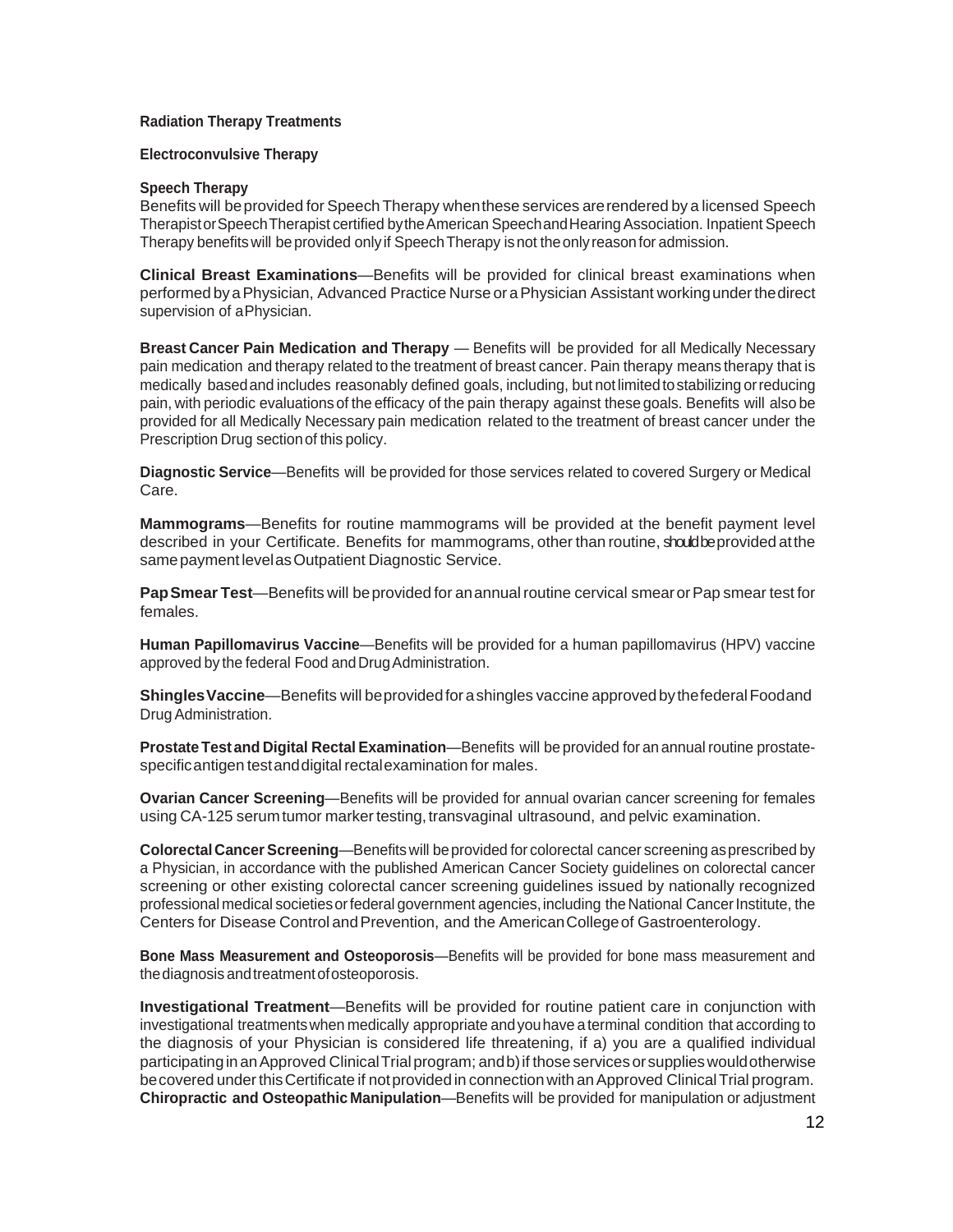ofosseousorarticular structures,commonly referredtoaschiropractic andosteopathicmanipulation, when performed bya person licensed toperform such procedures.Yourbenefits for chiropractic and osteopathic manipulation will be limited to a maximum of 25 visits per benefit period.

**Durable Medical Equipment**—Benefits will be provided for such things as internal cardiac valves, internal pacemakers,mandibular reconstruction devices (not used primarily to support dental prosthesis), bonescrews, bolts, nails, plates and any other internal and permanent devices. Benefits will also be provided for the rental(but not to exceed the total costof equipment) or purchase of durable medical equipment required for temporary therapeutic use provided that this equipment is primarily and customarily usedtoserveamedical purpose.

## **Prosthetic Appliances**

Benefits will be provided for prosthetic devices, special appliances and surgical implants when:

- 1. they arerequired toreplaceall orpart of anorgan ortissueof thehuman body, or
- 2. they arerequired toreplace all orpart of thefunction of anon-functioning ormalfunctioning organor tissue.

Benefits will also include adjustments, repair and replacements of covered prosthetic devices, special appliances and surgical implants when requiredbecause of wear or change in a patient's condition (excluding dental appliances other than intra-oral devices used in connection with the treatment of Temporomandibular Joint Dysfunction and Related Disorders, subject to specific limitations applicableto Temporomandibular Joint Dysfunction and Related Disorders, and replacement of cataract lenses when a prescription changeisnotrequired).

## **Orthotic Devices**

Benefits will be provided for a supportive device for the body or a part of the body, head, neck or extremities, including but not limited to, leg, back, arm and neck braces. In addition, benefits will be providedfor adjustments, repairs or replacement of the devicebecause of a change in your physical condition, as Medically Necessary.

#### **Outpatient Contraceptive Services**

Benefits will be provided for prescription contraceptive devices, injections, implants and Outpatient contraceptive services. Outpatient contraceptive services means consultations, examinations, procedures and medical services provided on an Outpatient basis and related to the use of contraceptive methods (including natural family planning) to prevent an unintended pregnancy.

**AminoAcid-BasedElemental Formulas**—Benefits will beprovidedfor aminoacid-based elemental formulas for thediagnosis andtreatment of eosinophilic disorders or short-bowel syndrome, whenthe prescribing Physician has issued awrittenorderstatingthattheaminoacid-based elemental formulais medically necessary.

**Routine Pediatric Hearing Examination**—Benefits will be provided for routine hearing examinations.

**Pulmonary Rehabilitation Therapy** – Benefits will be provided for outpatient cardiac/pulmonary rehabilitation programs provided within sixmonths of a cardiac incident and outpatient pulmonary rehabilitation services.

#### **Emergency Care**

Benefits for Emergency Accident Care will be provided at the Emergency Accident Care payment level specified in the Benefit Highlights of your Certificate whenrendered by eithera Participating or Non-Participating Provider after you havemet your program deductible.

Benefits for Emergency Medical Care will be provided at the Emergency Medical Care payment level specified in the Benefit Highlights of your Certificate whenrendered by either a Participating or Non-Participating Provider after you have met your program deductible. However,Covered Services for Emergency Medical Care for the examination and testing of a victim of a criminal sexual assault or abuse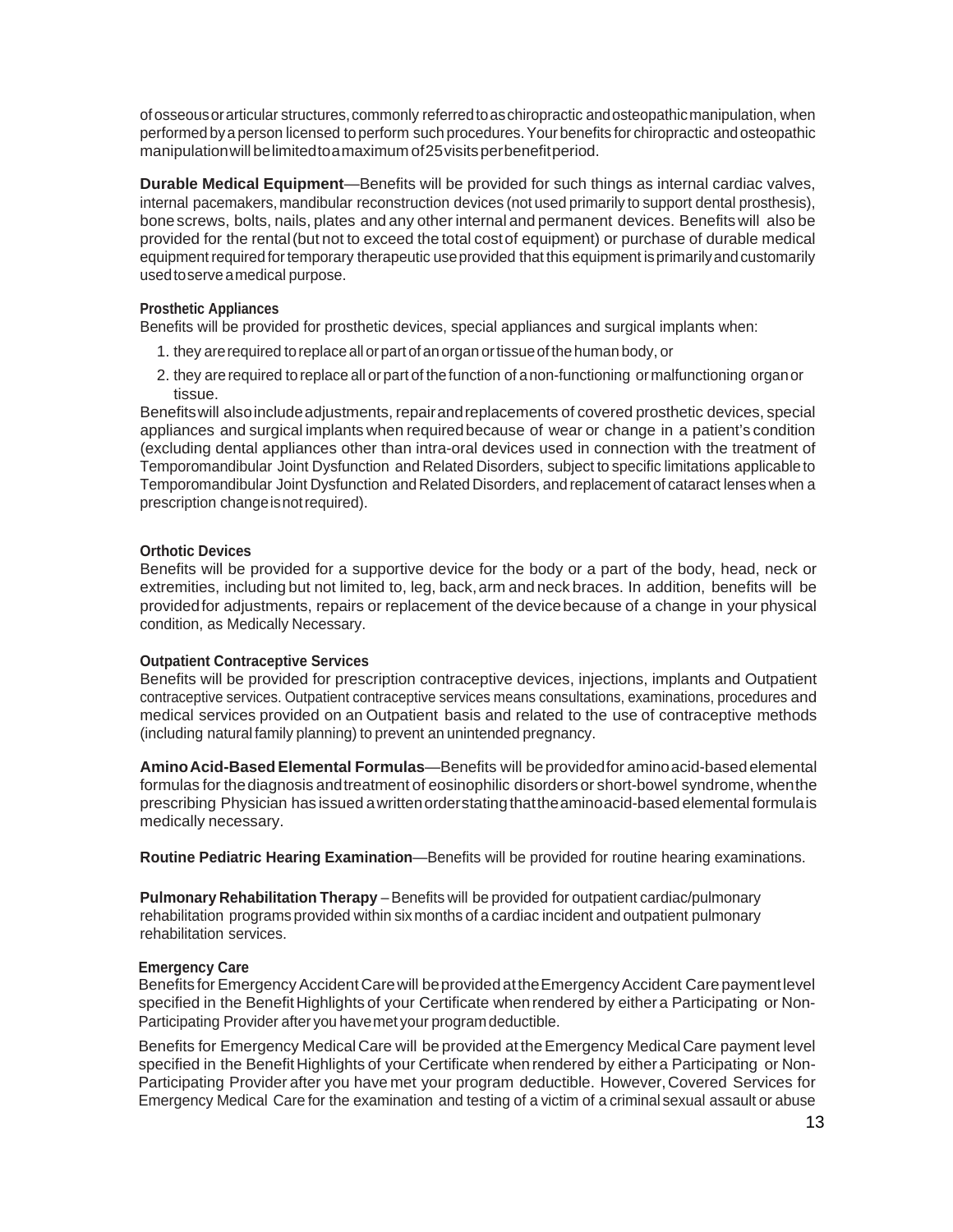to determine whethersexualcontactoccurred, and to establish the presence or absence of sexually transmitted disease or infection, should be paid at 100% of the Maximum Allowance, if specified in your Certificate.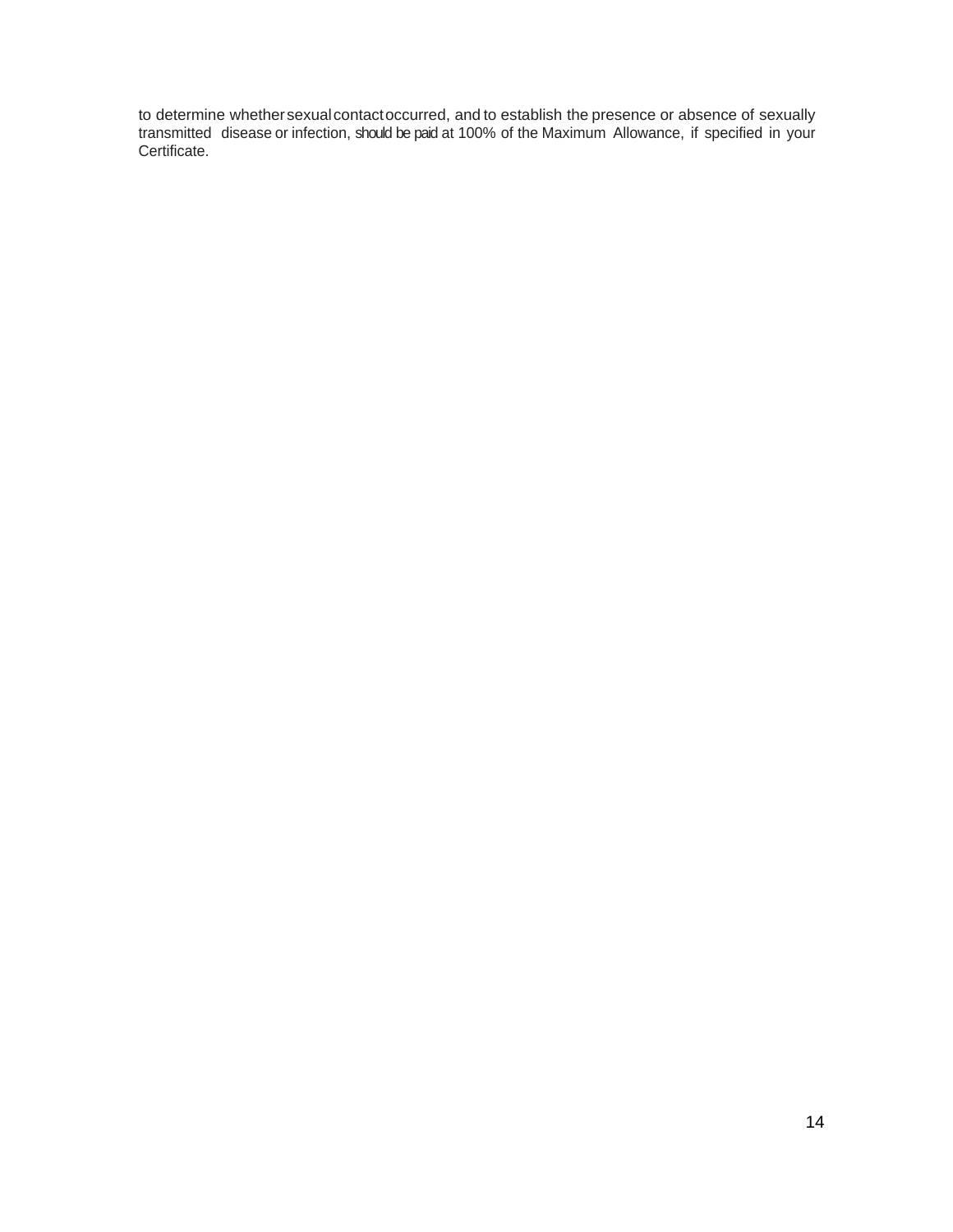# **HOSPITAL BENEFIT SECTION**

This section of your Certificatetells you what Hospital servicesarecovered.

Thebenefitsofthissectionaresubjecttoallthetermsandconditions ofthisCertificate. Pleasereferto the DEFINITIONS, ELIGIBILITY and EXCLUSIONS sections of this Certificate for additional information regarding any limitations and/or special conditions pertaining to your benefits.

In addition, the benefits described in this section will beprovided only when you receive services on or after your Coverage Date and they are rendered upon the direction or under the direct care of your Physician. SuchservicesmustbeMedicallyNecessaryandregularly included intheProvider's charges.

Remember, whenever the term "you" or "your" is used, we also mean all eligible family members who are coveredunderFamily Coverage.

## **INPATIENT CARE**

The following are Covered Services when you receive them as an Inpatient in a Hospital.

#### **Inpatient Covered Services**

1. Bed, Board and General Nursing Care when you are in:

- a semi-private room
- a privateroom
- anintensive careunit
- 2. Ancillary Services (such as operating rooms, drugs, surgical dressings and lab work)

#### **Preadmission Testing**

Benefits are provided for preoperative tests given to you as an Outpatient to prepare you for Surgery which you are scheduled to have as an Inpatient, provided that benefits would have been available to you had you received these tests as an Inpatient in a Hospital. Benefits will not be provided if you cancel or postpone the Surgery.

These tests are considered part of your Inpatient Hospital surgical stay.

# **OUTPATIENT HOSPITAL CARE**

The following are Covered Services when you receive them from a Hospital as an Outpatient.

#### **Outpatient Hospital Covered Services**

- 1. SurgeryandanyrelatedDiagnostic ServicereceivedonthesamedayastheSurgery
- 2. Radiation Therapy Treatments
- 3. Chemotherapy
- 4. Electroconvulsive Therapy
- 5. Renal DialysisTreatments—if receivedin a Hospital, aDialysisFacility orin yourhome underthe supervision of a Hospital or Dialysis Facility
- 6. DiagnosticService—when youareanOutpatient and theseservices arerelated toSurgeryorMedical Care
- 7. Urgent Care
- 8. Emergency Accident Care
- 9. EmergencyMedical Care
- 10. Mammograms—Benefits for routinemammograms will be provided at the benefitpayment level described in the SPECIAL CONDITIONS AND PAYMENTS section of this Certificate. Benefits for mammograms, other than routine, will be provided at the same payment level as Outpatient Diagnostic Service.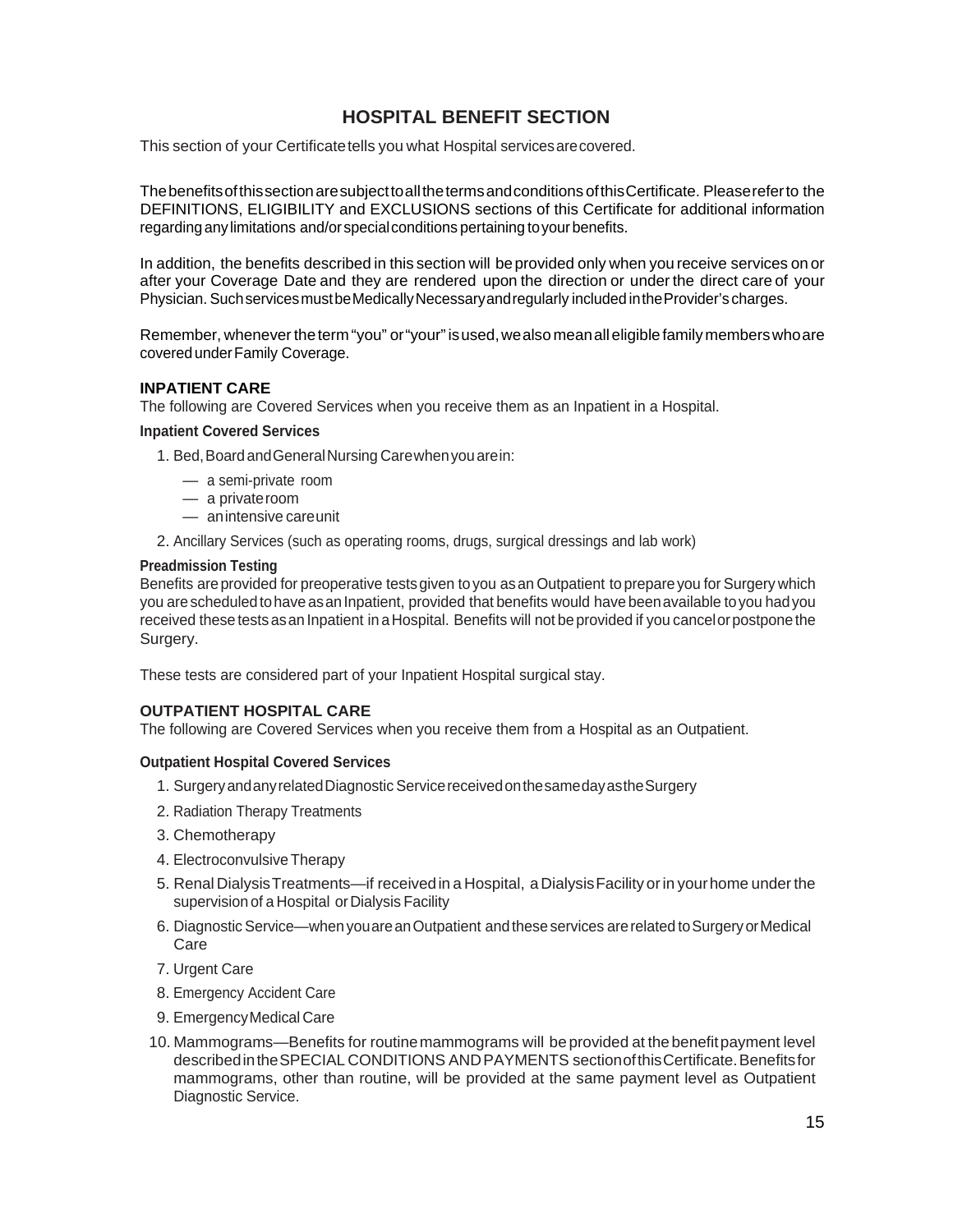- 11. PapSmear Test—Benefits will be provided for an annual routine cervical smearorPap smear test for females. Unless otherwise stated, benefits will be provided at the benefit payment level described in thesection entitled, "preventive care services" in theSPECIALCONDITIONSAND PAYMENTS section of this Certificate.
- 12. Prostate Test and Digital Rectal Examination—Benefits will be provided for an annual routine prostate-specific antigentest and digital rectal examination for males. Unlessotherwise stated, benefits will beprovided atthe benefit payment leveldescribed in thesection entitled, "preventive care services" in theSPECIAL CONDITIONS AND PAYMENTS section of this Certificate.
- 13. Ovarian Cancer Screening-Benefits will be provided for annual ovarian cancer screening for females using CA-125serum tumormarker testing, transvaginal ultrasound, and pelvic examination. Unless otherwise stated, benefits will be provided at the benefitpayment level described in the section entitled, "preventive care services" in the SPECIAL CONDITIONSAND PAYMENTS section of thisCertificate.
- 14. Colorectal Cancer Screening—Benefits will be provided for colorectal cancer screening as prescribed by a Physician, in accordance with the published American Cancer Society guidelines on colorectal cancer screening or other existing colorectal cancer screening guidelines issued by nationally recognized professional medical societies or federal government agencies, including the National Cancer Institute, the Centers for Disease Control and Prevention, and the American Collegeof Gastroenterology. Unless otherwise stated, benefits will be provided at the benefit payment level described in the section entitled, "preventive care services" in the SPECIALCONDITIONSAND PAYMENTS section of this Certificate.
- 15. Bone Mass Measurement and Osteoporosis—Benefits will beprovided for bone mass measurement and the diagnosis and treatment of osteoporosis. Unless otherwise stated, benefits will be provided at the benefit payment level described in the section entitled, "preventive care services" in the SPECIAL CONDITIONS ANDPAYMENTS section of this Certicate.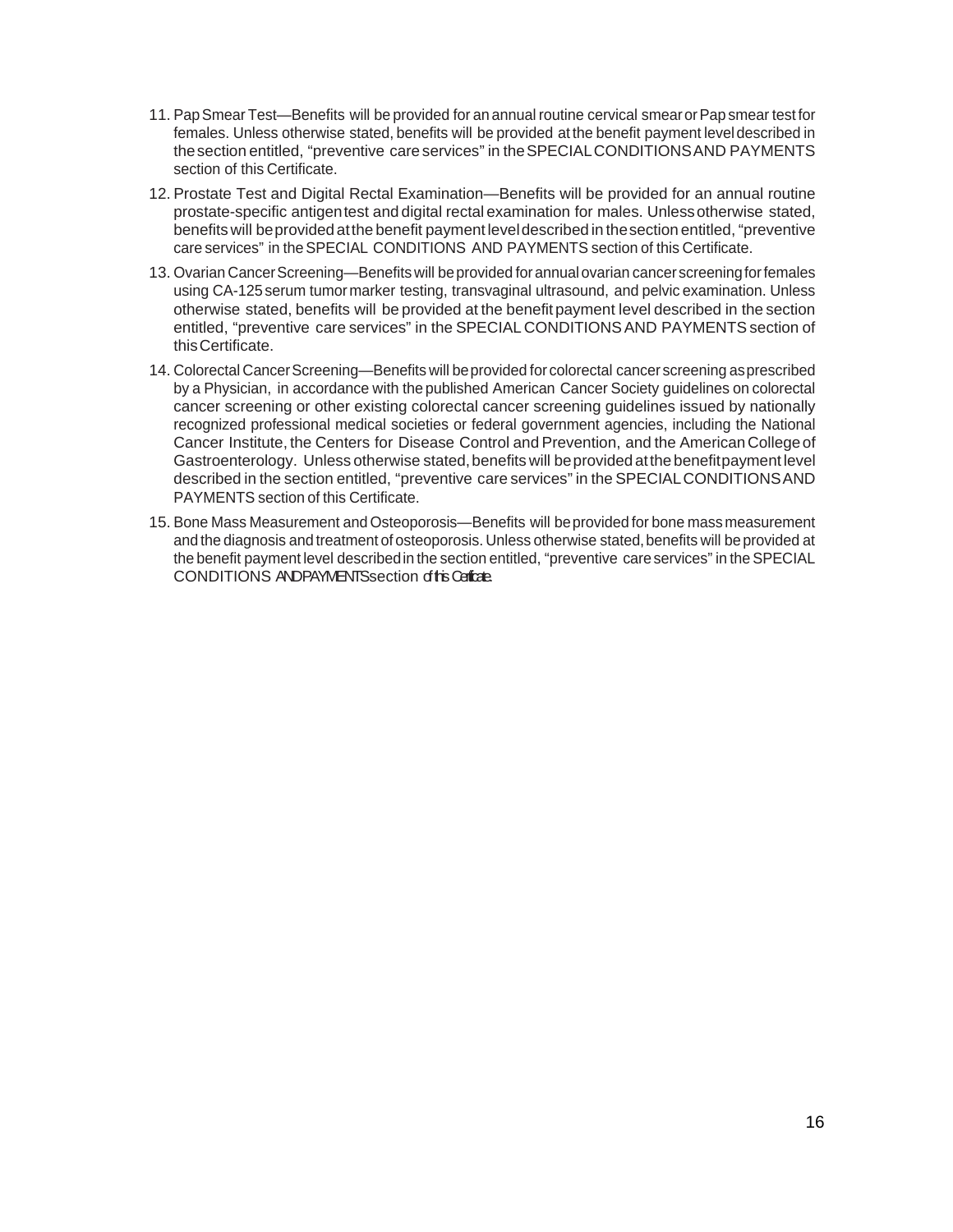# **OTHER COVERED SERVICES**

This section describes "Other Covered Services" and the benefits that will be provided for them.

- S The processing, transporting, storing, handling and administration of blood and blood components.
- S Private Duty Nursing Service—Benefits for Private Duty Nursing Service will be provided to you in your home only when the services are of such a nature that they cannot be provided by nonprofessional personnel and can only be provided by a licensed health care provider. No benefits will be provided when a nurse ordinarily resides in your home or is a member of your immediate family. Private Duty Nursing includes teaching and monitoring of complex care skills such as tracheotomy suctioning, medical equipment useand monitoring to home caregivers and is notintended to provide for longterm supportive care. Benefits for Private Duty Nursing Service will not be provided due to the lack of willing or available non-professional personnel.
- S Ambulance Transportation—Benefits will not be provided for long distance trips or for use of an ambulance becauseit is more convenient than other transportation.
- S Dental accident care—Dental services rendered by a Dentist or Physician which are required as the result of an accidental injury.
- S Oxygen and its administration
- S Medical and surgical dressings, supplies, casts and splints
- S Naprapathic Service—Benefits will be provided for Naprapathic Services when rendered by a Naprapath. Benefits for Naprapathic Services will be limited to a maximum of 15 visits perbenefit period.
- S Hearing Aids—Benefits will be provided bone anchored hearing aids.
- S Hearing Aids—Benefits will be provided for hearing aids for children limited to two every 36 months.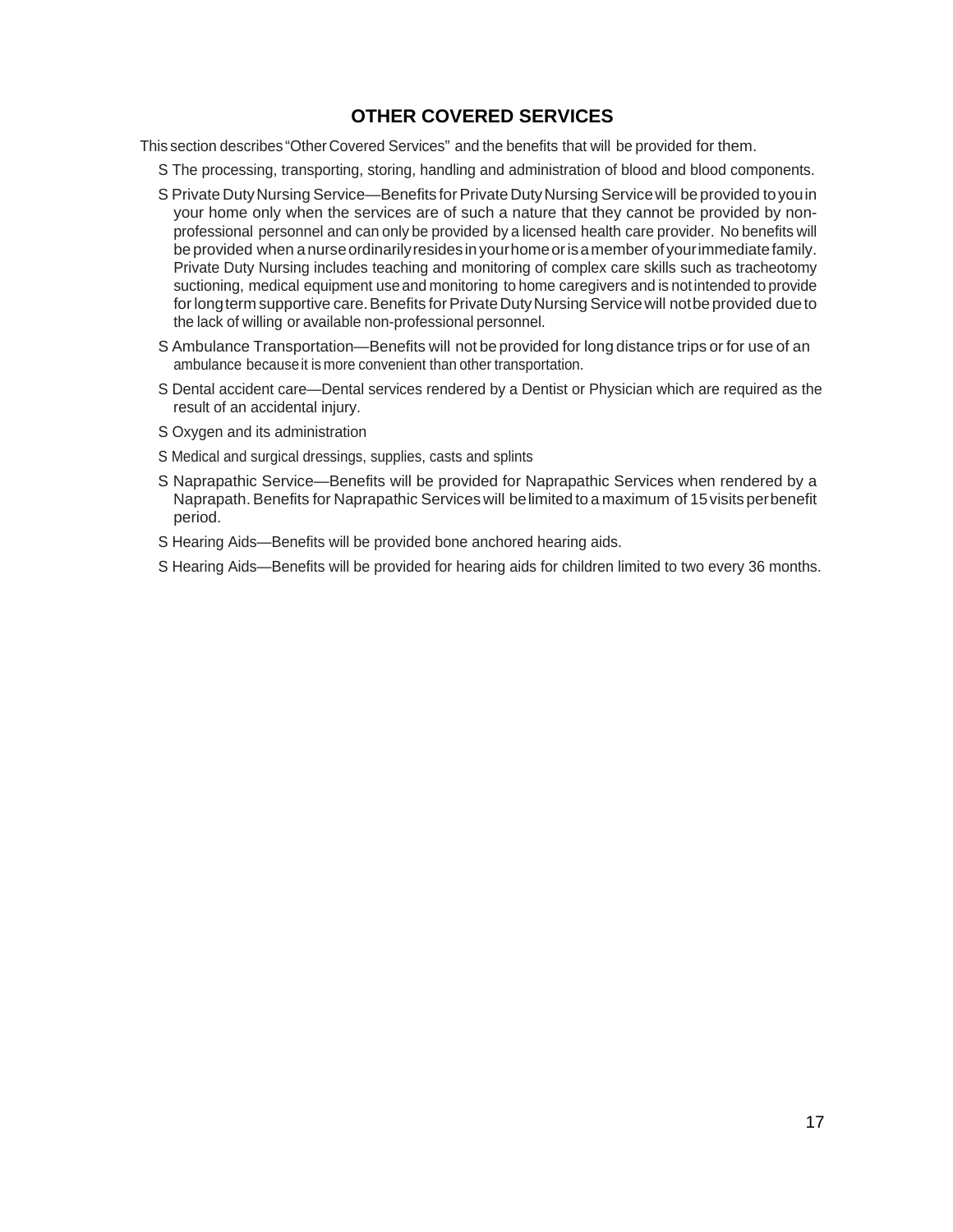# **SPECIAL CONDITIONS**

There are some special things thatyoushould knowabout yourbenefits should youreceive anyof the following types of treatments:

# **HUMAN ORGAN TRANSPLANTS**

Benefits will be provided for:

- Inpatient and Outpatient Covered Services related to the transplant Surgery.
- theevaluation, preparationanddelivery ofthedonororgan.
- the removal of the organ from the donor.
- the transportation of the donor organ to the location of the transplant Surgery. Benefits will be limited tothe transportation of thedonor organin the United StatesorCanada.

In addition tothe above provisions, benefits for heart,lung, heart/lung, liver, pancreas orpancreas/kidney transplantswill beprovided asfollows:

— If youarethe recipient of the transplant, benefits will beprovided fortransportation andlodgingfor you and a companion. If the recipient of the transplant is a dependent child under the limiting age of thisCertificate, benefits for transportation and lodgingwill beprovided for thetransplant recipient and two companions.For benefits to be available, your place of residency must be more than 50 miles fromthe Hospital where the transplant will be performed.

#### **CARDIAC REHABILITATION SERVICES**

Your benefits for cardiac rehabilitation services arethe same as your benefits for anyothercondition. Benefits are available if you have a history of any of the following: acute myocardial infarction, coronary artery bypass graft Surgery, percutaneous transluminal coronary angioplasty, heart valve Surgery, heart transplantation, stable angina pectoris, compensated heart failure or transmyocardial revascularization.

#### **Preventive Care Services**

In additiontothebenefits otherwise provided forin yourCertificate, (andnotwithstanding anything in vour Certificate to the contrary), the following benefits for preventive care services will be considered Covered Services andwill not besubject toany deductible, Coinsurance, Copayment ordollar maximum when such services are received from a Participating Provider or Participating Pharmacy that is contracted for such service:

- S evidence-based items or services that have in effect a rating of "A" or "B" in the current recommendations of the United States Preventive Services Task Force ("USPSTF");
- S immunizations recommended by the Advisory Committee on Immunization Practices of the Centers for Disease Control and Prevention ("CDC") with respect to the individual involved;
- S evidenced-informed preventive care and screenings provided for in thecomprehensive guidelines supported by the Health Resources and Services Administration ("HRSA") for infants, children, and adolescents;and
- S with respect to women, such additional preventive care and screenings, not described above, as provided for in comprehensive guidelines supported by the HRSA.

For purposes of this preventive care services benefit provision, the currentrecommendations of the USPSTF regarding breastcancerscreeningandmammography andprevention will beconsidered themost current (other than those issued in or around November 2009).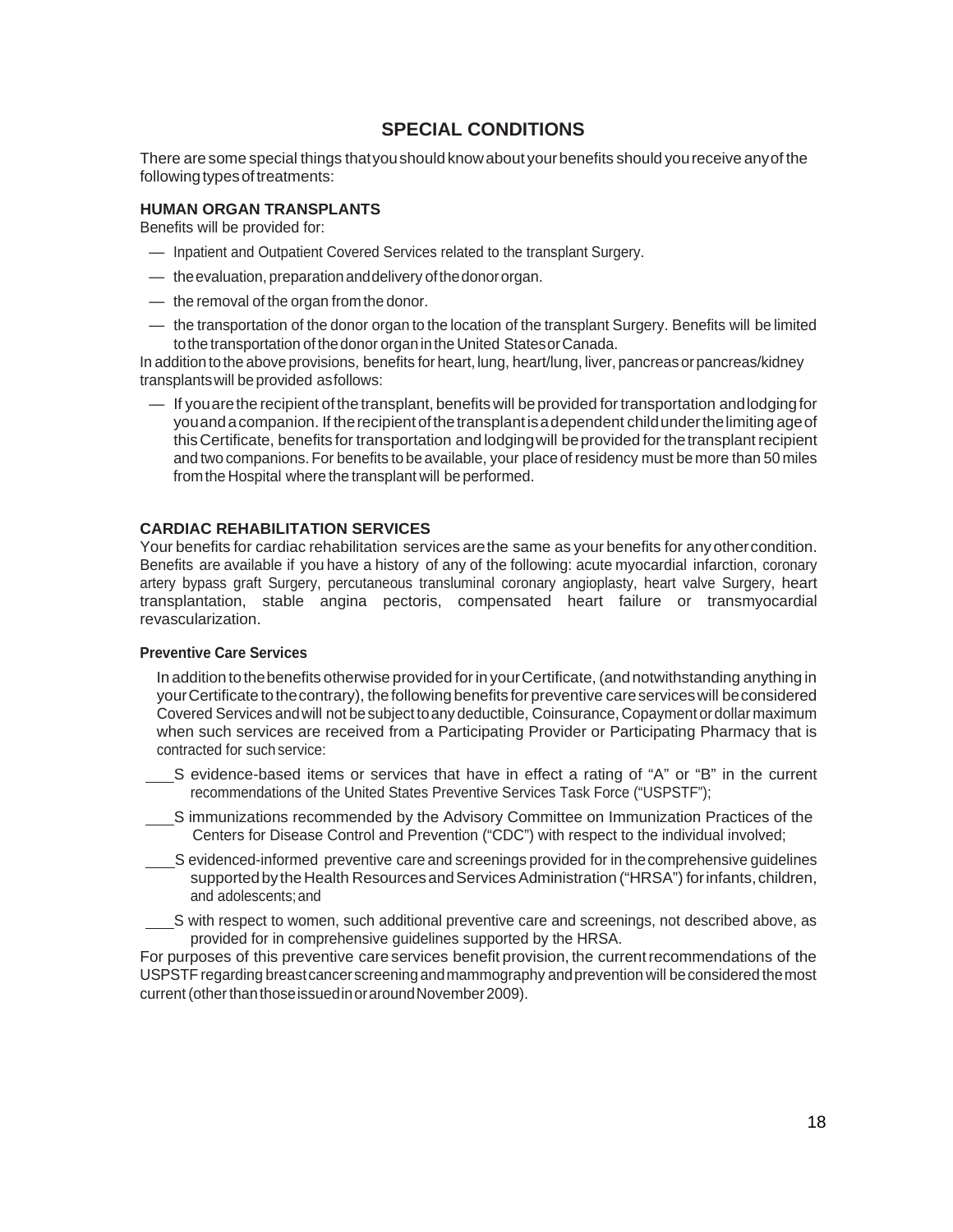## **Preventive Care Services for Adults:**

- 1. Abdominal aortic aneurysmscreeningformenwho haveeversmoked
- 2. Alcoholmisusescreening andcounseling
- 3. Aspirinuse for men and women of certain ages
- 4. Blood pressurescreening
- 5. Cholesterol screeningforadultsofcertain agesorathigherrisk
- 6. Colorectal cancer screening for adults over age50
- 7. Depression screening
- 8. Type 2diabetes screening for adults with high blood pressure
- 9. Dietcounselingforadults athigher riskfor chronic disease
- 10. HIV screening for all adults at higher risk
- 11. Thefollowingimmunization vaccinesforadults(doses,recommendedages,and
- recommended populations vary):
	- $\_$  Hepatitis A
	- \_ Hepatitis B
	- \_ Herpes Zoster
	- \_ Human papillomavirus
	- \_ Influenza (Flu shot)
	- \_ Measles, Mumps, Rubella
	- \_ Meningococcal
	- Pneumococcal
	- \_ Tetanus, Diphtheria, Pertussis
	- \_ Varicella
- 12. Obesity screeningandcounseling
- 13. Sexually transmitted infections (STI) prevention
- 14. Tobacco use screening and cessation interventions for tobacco users
- 15. Syphilis screening for adults at higher risk

# **Preventive Care Services for Women (including pregnant women):**

1. Anemia screeningonaroutine basisforpregnantwomen

2. Bacteriuria urinary tractscreeningorotherinfection screeningforpregnantwomen

- 3. BRCA counseling about genetic testing for women at higher risk
- 4. Breast cancer chemoprevention counseling for women at higher risk
- 5. Breastfeeding comprehensive support and counseling from trained providers, as
- well as access to breastfeeding supplies, for pregnant and nursing women
- 6. Cervical cancerscreeningforsexuallyactivewomen
- 7. Chlamydiainfectionscreeningforyoungerwomenandwomenathigherrisk
- 8. Contraception: FDA approved contraceptive methods, sterilization procedures,
- and patient education and counseling, not including abortifacient drugs
- 9. Domestic andinterpersonalviolence screeningandcounselingforallwomen
- 10. Folicacid supplementsforwomen who may becomepregnant

11. Gestational diabetesscreeningfor women 24 to 28 weeks pregnant and those at high risk of developing gestational diabetes

- 12. Gonorrheascreeningforallwomen athigherrisk
- 13. Hepatitis B screening for pregnant women at their first prenatal visit
- 14. HIV screening and counseling for sexually active women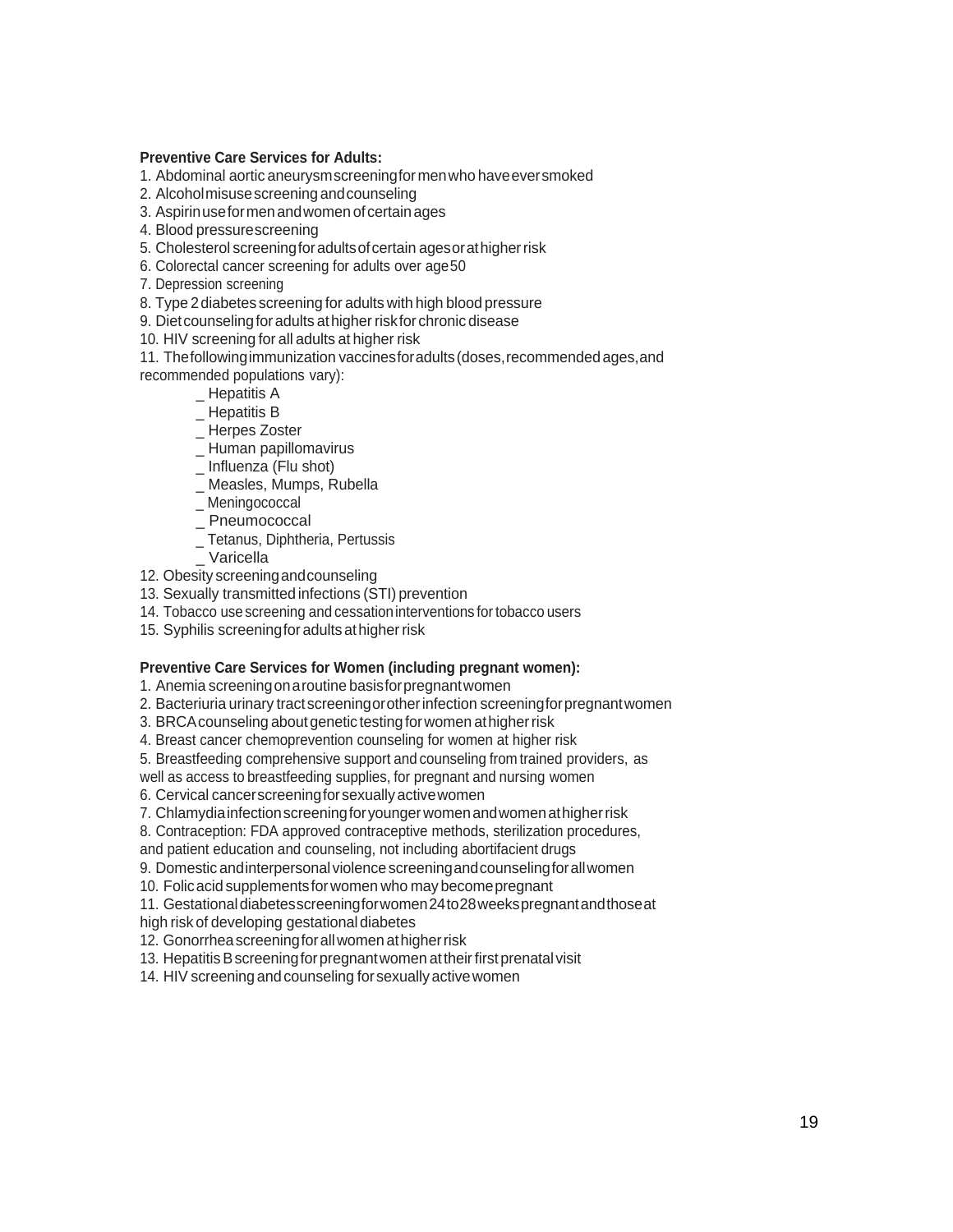15. Humanpapillomavirus (HPV)DNAtest:highriskHPVDNAtestingevery3 years for womenwith normal cytology results who areage30 orolder

16. Osteoporosisscreeningforwomenoverage60,dependingonriskfactors

17. Rhincompatibility screeningfor all pregnant women andfollow-uptesting for women at higher risk

18. Tobaccousescreeningandinterventions forallwomen, andexpandedcounseling for pregnant tobaccousers

19. Sexually transmitted infections (STI) counseling for sexually active women

20. Syphilis screeningfor all pregnant women or other women at increased risk

21. Well woman visits to obtain recommended preventive services

22. Mammography forwomen atleastevery yearforwomen ages40 andover orattheageandintervals consideredmedically necessarybytheirPhysician.

## **Preventive Care Services for Children:**

1. Alcoholand drug use assessmentfor adolescents

- 2. Behavioral assessments for children of all ages
- 3. Blood pressurescreeningsforchildrenofallages
- 4. Cervical dysplasiascreeningforsexuallyactivefemales
- 5. Congenital hypothyroidism screeningfornewborns
- 6. Depression screening for adolescents

7. Developmentscreeningforchildren underage3,andsurveillance throughout childhood

8. Dyslipidemia screening for children at higher risk of lipid disorder

9. Fluoride chemoprevention supplementsfor childrenwithout fluoride intheir watersource

- 10. Gonorrheapreventive medication forthe eyesof all newborns
- 11. Hearing screening for all newborns
- 12. Height, weight andbody massindex measurements
- 13. Hematocrit or hemoglobin screening
- 14. Hemoglobinopathies or sickle cell screening for all newborns
- 15. HIV screening for adolescents at higher risk

16. Thefollowingimmunization vaccinesfor childrenfrombirthtoage18(doses,recommended ages,and recommended populations vary):

- Hepatitis A
- Hepatitis B
- \_ Human papillomavirus
- \_ Influenza (Flu shot)
- Measles, Mumps, Rubella
- \_ Meningococcal
- \_ Pneumococcal
- \_ Tetanus, Diphtheria, Pertussis
- \_ Varicella
- Haemophilus influenzae type b
- \_ Rotavirus
- \_ Inactivated Poliovirus

\_ any other immunization that is required by lawfor a child. Allergy injections arenot considered immunizations underthis benefit provision.

- 17. Ironsupplementsfor children ages6to12months atriskforanemia
- 18. Leadscreeningfor children atriskforexposure
- 19. Medical history for all children throughout development
- 20. Obesity screeningandcounseling
- 21. Oral healthriskassessmentforyoungerchildren uptotenyearsold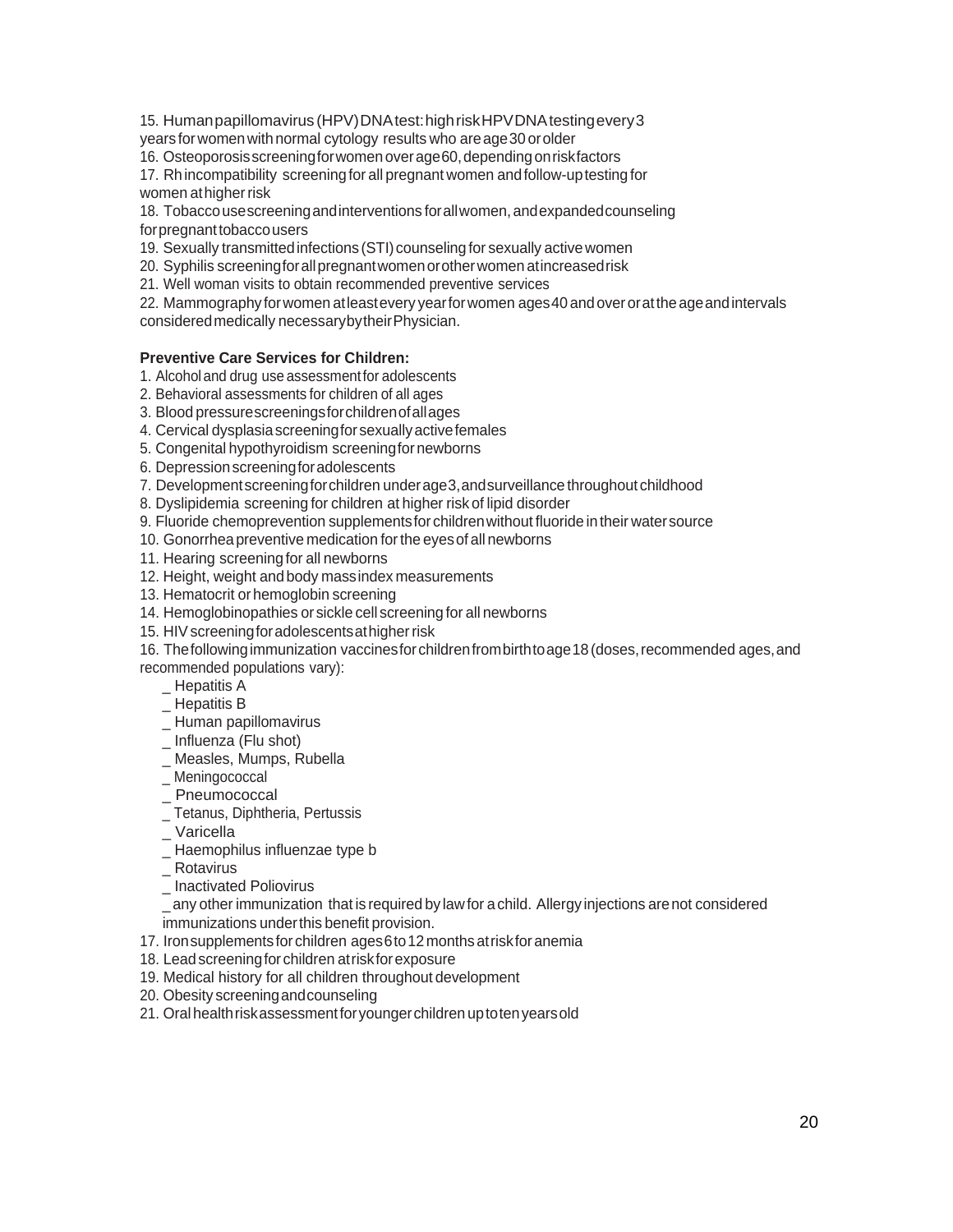- 22. Phenylketonuria (PKU) screening for newborns
- 23. Sexuallytransmittedinfections(STI)preventionandcounselingforadolescentsathigherrisk
- 24. Tuberculin testing for children at higher risk of tuberculosis
- 25. Vision screening for all children
- 26. Autism screening provided without regard to the Covered Person'sage

## **SKILLED NURSING FACILITY CARE**

The following are Covered Services when you receive them in a Skilled Nursing Facility:

1. Bed, board and general nursing care.

2. Ancillary services (such as drugs and surgical dressings orsupplies).

Nobenefitswill beprovided for admissions toaSkilledNursingFacilitywhich areforthe convenience of the patient or Physician or because care in the home is not available or the home is unsuitable for such care.

#### **AMBULATORY SURGICAL FACILITY**

Benefits for all the Covered Services previously described in this Certificate are available for Outpatient Surgery. In addition, benefits will beprovided if these services are rendered by an Ambulatory Surgical Facility.

## **SUBSTANCE USE DISORDER REHABILITATION TREATMENT**

Benefitsfor all the Covered Services described in your Certificate are available for Substance Use Disorder Rehabilitation Treatment. In addition, benefits will beprovided if these Covered Services are rendered by a Behavioral Health Practitioner in a Substance Use Disorder Treatment Facility. Inpatient benefits for these Covered Services will also be provided for Substance Use Disorder Rehabilitation Treatment in a Residential Treatment Center.

## **DETOXIFICATION**

Covered Services received for detoxification are not subject to the Substance Use Disordertreatment provisions specified above. Benefits for Covered Services received for detoxification will beprovided under the HOSPITAL BENEFITS andPHYSICIAN BENEFITS section of this Certificate, the same as for any other condition.

#### **MENTAL ILLNESS AND SUBSTANCE USE DISORDER SERVICES**

Benefits for all the Covered Services described in yourCertificate are available for the diagnosis and/or treatment of a Mental Illness and/or Substance Use Disorder, including behavioral health treatment. Inpatient benefits fortheseCovered Services will also be provided for the diagnosis and/or treatment of Inpatient Mental Illness in a Residential Treatment Center.Treatment of aMental Illness orSubstance Use Disorder is eligible when renderedby a Behavioral Health Practitioner working within the scope of their license.

## **OPIOID USE DISORDER**

Benefits for Buprenorphine products or brand equivalent products for medically assisted treatment (MAT) of opioid use disorder shall not include prior authorization, dispensing limits, fail first policies, or lifetime limit requirements.

## **BARIATRIC SURGERY**

Benefits for Covered Services received for Bariatric Surgery will be provided under the HOSPITAL BENEFITS and PHYSICIAN BENEFITS section of this Certificate, the same as for any other condition.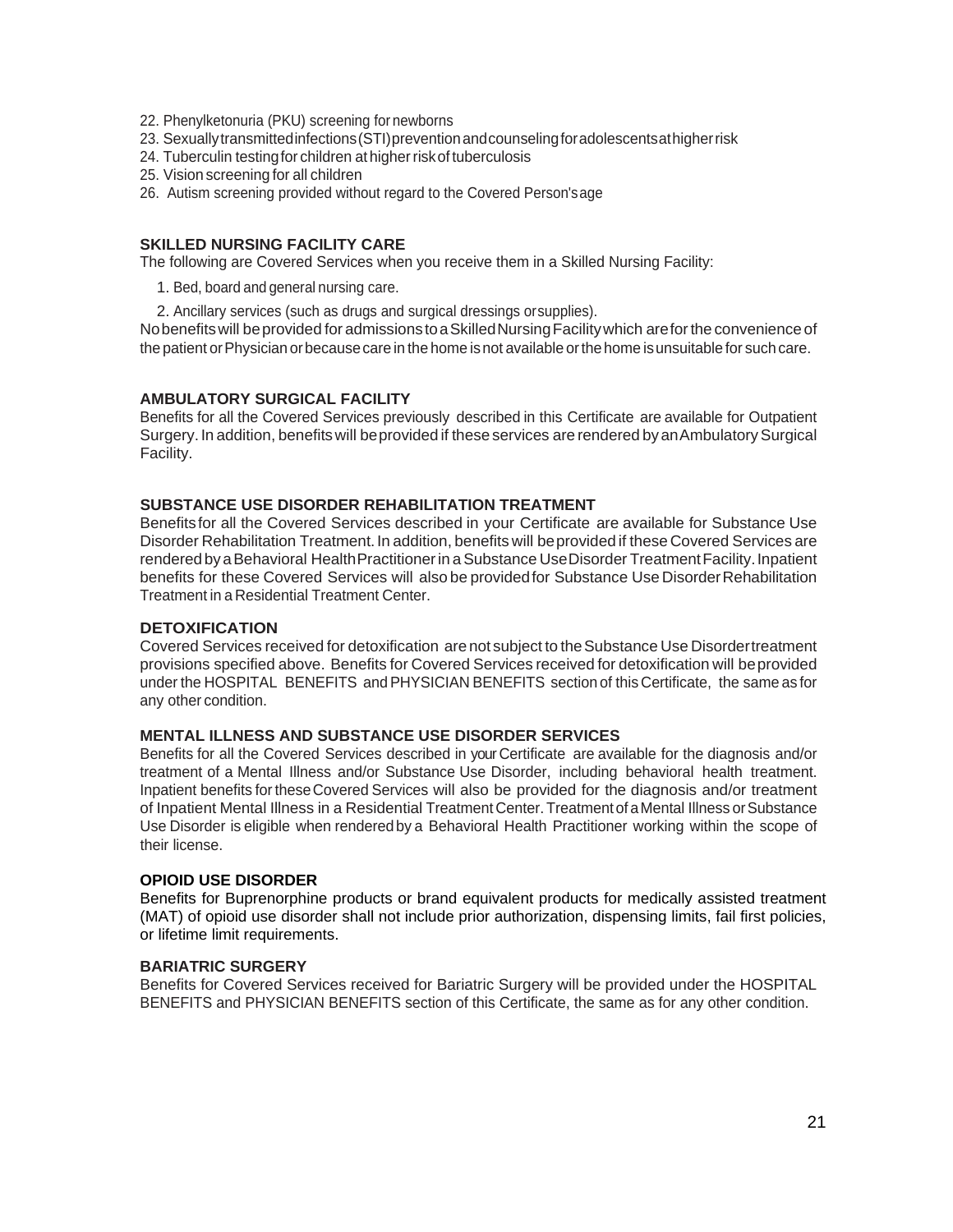## **AUTISM SPECTRUM DISORDER(S)**

Your benefits for the diagnosis and treatment of Autism Spectrum Disorder(s) are the same as your benefits for anyother condition andwill beprovided withoutregard to the Covered Person's age. Treatment for Autism Spectrum Disorder(s) shall include the following care when prescribed, provided or ordered for an individual diagnosed with an Autism Spectrum Disorder by (a) a Physician or a Psychologist who has determined that such care is medically necessary, or, (b) a certified, registered, or licensed health care professional with expertise in treating Autism Spectrum Disorder(s) and when such care is determined to be medically necessary and ordered by aPhysician or a Psychologist:

- S psychiatric care, including diagnostic services;
- S psychological assessments and treatments;
- S habilitative or rehabilitative treatments;
- S therapeutic care, includingbehavioral Speech, Occupational and Physical Therapies that provide treatment in the following areas: a) self-care and feeding, b) pragmatic, receptive and expressive language, c) cognitive functioning, d) applied behavior analysis (ABA), intervention and modification, e) motor planning and f) sensory processing.

#### **HABILITATIVE SERVICES**

Your benefits for Habilitative Services for persons with a Congenital, Genetic, or Early Acquired Disorder are the sameasyour benefits for anyother condition if all the following conditions aremet:

- 1. A Physician has diagnosed the Congenital, Genetic, or Early Acquired Disorder; and
- 2. Treatment is administered by a licensed speech-language pathologist, Audiologist, Occupational Therapist, Physical Therapist, Physician, licensed nurse, Optometrist, licensed nutritionist, Clinical Social Worker, or Psychologist upon the referral of a Physician; and
- 3. TreatmentmustbeMedically NecessaryandtherapeuticandnotInvestigational.

#### **MATERNITY SERVICE**

Your benefits for Maternity Service are the sameas your benefits for any other condition and are available whether you have Individual Coverage or Family Coverage. Benefits will also be provided for Covered Services rendered by a Certified Nurse-Midwife.

Benefits will be paid for Covered Services received in connection with both normal pregnancy and Complications of Pregnancy. As part of your maternity benefits certain services rendered to your newborn infantare also covered, even if you have IndividualCoverage. These Covered Services are: a) the routine Inpatient Hospitalnursery charges, b) oneroutine Inpatient examination as longas this examination is rendered by a Physician other than the Physician who delivered the child or administered anesthesia during delivery and c) one Inpatient hearing screening. If the newborn child needs treatment for an illness, injury, congenital defect, birth abnormality or a premature birth, benefits shall be effective from the date of the birth.

Benefits will be provided for anyhospital length of stay in connection with childbirth for the mother or newborn child for no less than 48 hours following a normal vaginaldelivery,or no less than 96 hours following acesareansection.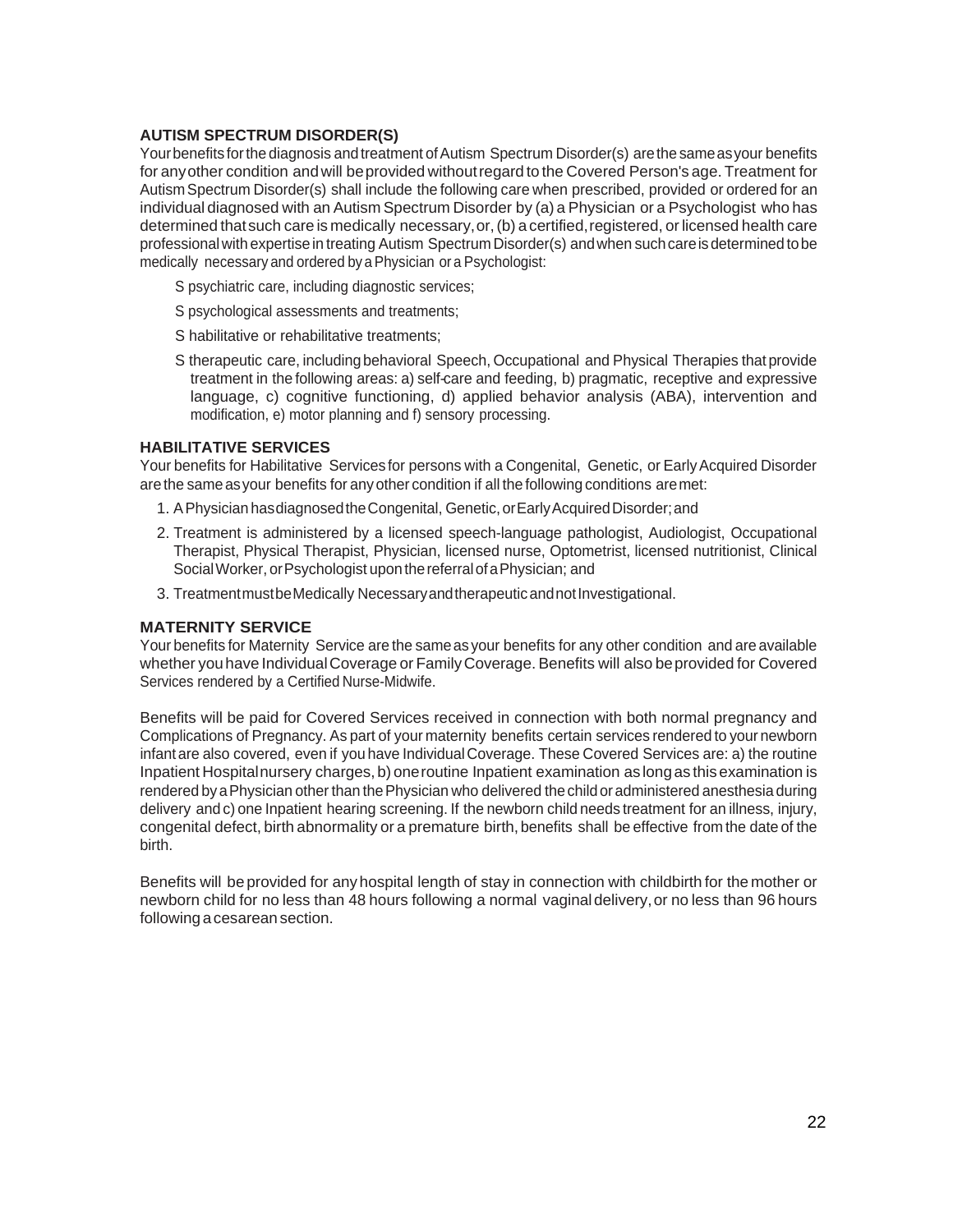## **INFERTILITY TREATMENT**

Benefits will be provided the same asyourbenefits for any other condition for Covered Services rendered in connection with the diagnosis and/or treatment of infertility, including, but not limited to, in-vitro fertilization, uterine embryo lavage, embryo transfer, artificial insemination, gamete intrafallopian tube transfer, zygote intrafallopian tube transfer, low tubal ovum transfer andintracytoplasmic sperm injection. Infertility means theinability toconceive achildafterone year of unprotected sexual intercourse orthe inability to sustain a successful pregnancy. The one year requirement will be waived if your Physician determines thata medical condition exists thatmakes conception impossible through unprotected sexual intercourse including, butnotlimited to, congenital absenceof the uterus or ovaries, absenceof the uterus or ovaries due to surgical removal due to a medical condition, or involuntary sterilization due to Chemotherapyorradiation treatments;or,effortstoconceive asaresultofoneyearofmedically basedand supervised methods of conception, including artificial insemination, have failed and are not likely to lead to a successful pregnancy.

Unprotected sexual intercourse means sexual union between a male and female without the use of any process, device or method that prevents conception including, but not limited to, oral contraceptives, chemicals, physical or barrier contraceptives, natural abstinence or voluntary permanent surgical procedures and includes appropriate measures to ensure the health and safety of sexual partners. Benefits for treatments that include oocyte retrievals will be provided only when:

- You have been unable to attainor sustain a successful pregnancy through reasonable, less costly, medically appropriate infertility treatments; however, this requirement will be waived if you or your partner hasamedical condition that makes such treatment useless;and
- You have not undergone four completed oocyte retrievals, except that if a live birth followed a completed oocyte retrieval, two more completed oocyte retrievals shall be covered.

Benefitswill alsobeprovided for medical expensesof anoocyte or sperm donorfor procedures usedto retrieve oocytes or sperm and the subsequent procedure to transfer the oocytes or sperm to you. Associated donor medical expenses are also covered, including, but not limited to, physical examinations, laboratory screenings, psychological screenings and prescription drugs.

The maximum number of completed oocyte retrievals that areeligible for coverage under this Certificate in your lifetime is six. Following the final completed oocyte retrieval, benefits will be provided for one subsequent procedure to transfer the oocytes or sperm toyou.Thereafter, youwill have nobenefits for infertility treatment.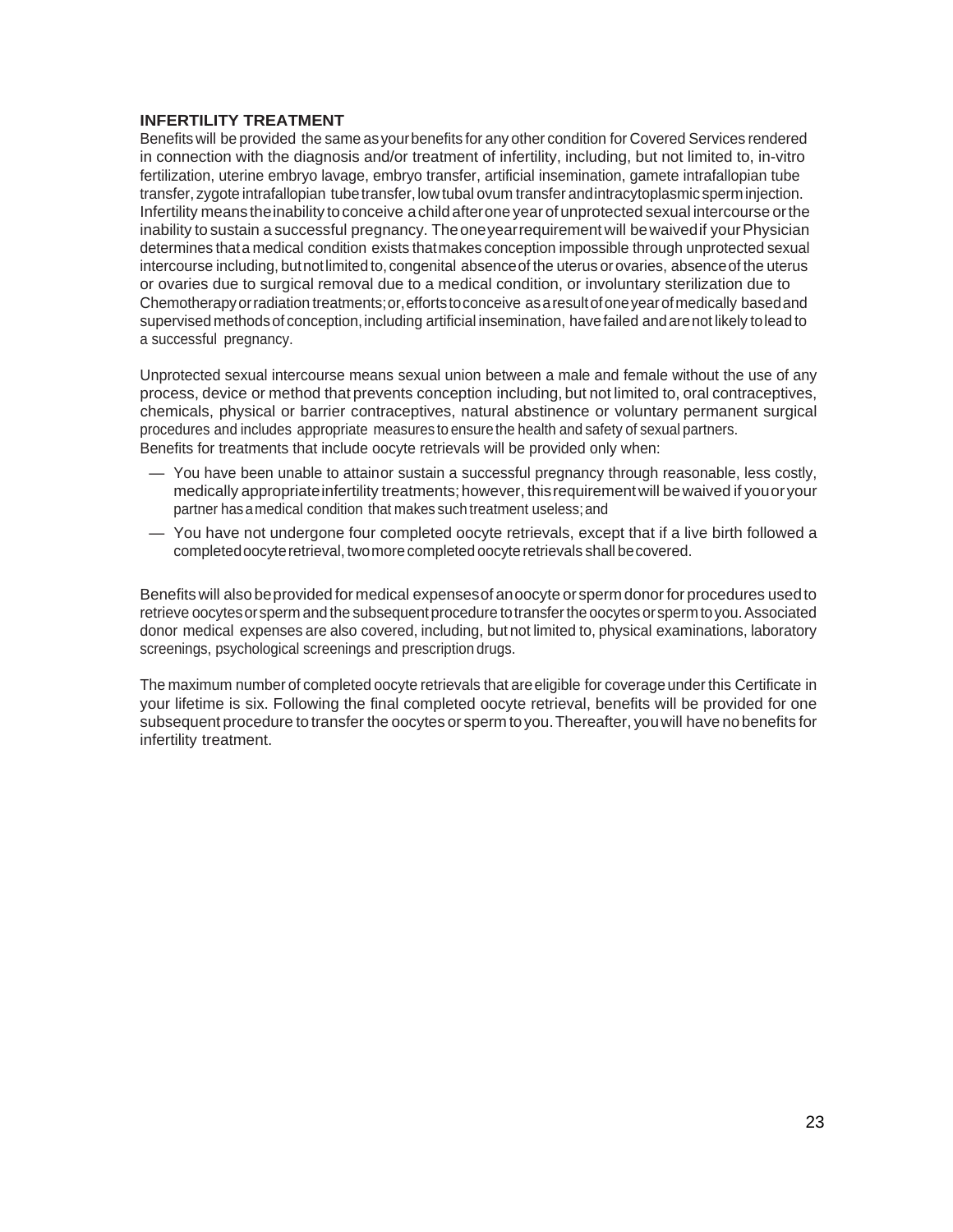# **SPECIAL LIMITATIONS**

Benefits will not be provided for the following:

- 1. Servicesorsupplies renderedtoasurrogate, exceptthat costsforprocedurestoobtaineggs,spermor embryos fromyou will be covered if you chooseto use asurrogate.
- 2. Selected termination of an embryo; provided, however, termination will be covered where the mother'slifewouldbeindangerifallembryoswerecarriedtofullterm.
- 3. Expenses incurredfor cryo-preservation or storageof sperm, eggsorembryos, exceptforthose procedureswhich useacryo-preserved substance.
- 4. Non-medical costsofaneggorspermdonor.
- 5. Travel costs for travel within 100 miles of your home or travel costs not Medically Necessary
- 6. Infertility treatments which are deemed Investigational, in writing, by the AmericanSocietyfor Reproductive Medicine or the American College of Obstetricians or Gynecologists.
- 7. Infertility treatmentrenderedtoyourdependentsunderage18.

In addition to the above provisions, in-vitro fertilization, gamete intrafallopian tube transfer, zygote intrafallopian tube transfer, low tubal ovum transfer and intracytoplasmic sperm injection procedures must be performed at medical facilities that conform to the American College of Obstetricians and Gynecologists guidelines for in-vitro fertilizationclinicsorto the American Society for Reproductive Medicine minimal standards for programs of in-vitro fertilization.

## **TEMPOROMANDIBULAR JOINT DYSFUNCTION AND RELATED DISORDERS**

Benefits for all the Covered Services previously described in your Certificate are available for the diagnosis and treatment of Temporomandibular Joint Dysfunction and Related Disorders.

#### **ROUTINE MAMMOGRAMS**

Benefits will be provided for routine mammograms for all women. A routine mammogram is an x-ray or digital examination of the breast for the presence of breast cancer, even if no symptoms arepresent. Benefits for routine mammograms will be provided as follows:

- onebaseline mammogram
- an annual mammogram

Benefits for routine mammograms will be provided for women who have a family history of breast cancer, priorpersonalhistory ofbreastcancer,positive genetic testingorotherriskfactorsatleastevery yearfor women ages40andoverorattheageandintervals consideredmedically necessarybytheirPhysician.

If a routinemammogram reveals heterogeneousor dense breast tissue, benefits will beprovided for a comprehensive ultrasound screening of an entirebreast or breasts, whendetermined to be medically necessary by your Physician.

#### **Benefit Maximum**

Benefits for routine mammograms will not be subject to any benefit period maximum or lifetime maximum.

#### **MASTECTOMY-RELATED SERVICES**

Benefits for Covered Services related to mastectomies are the same as for any other condition. Mastectomy-related Covered Services include, but are not limited to:

- 1. Reconstructionofthebreastonwhich themastectomy hasbeenperformed;
- 2. Surgery and reconstruction of the other breast to produce a symmetrical appearance;
- 3. Inpatient care following a mastectomy for the length of time determined by your attending Physician to be medically necessary and in accordance with protocols and guidelines basedonsound scientific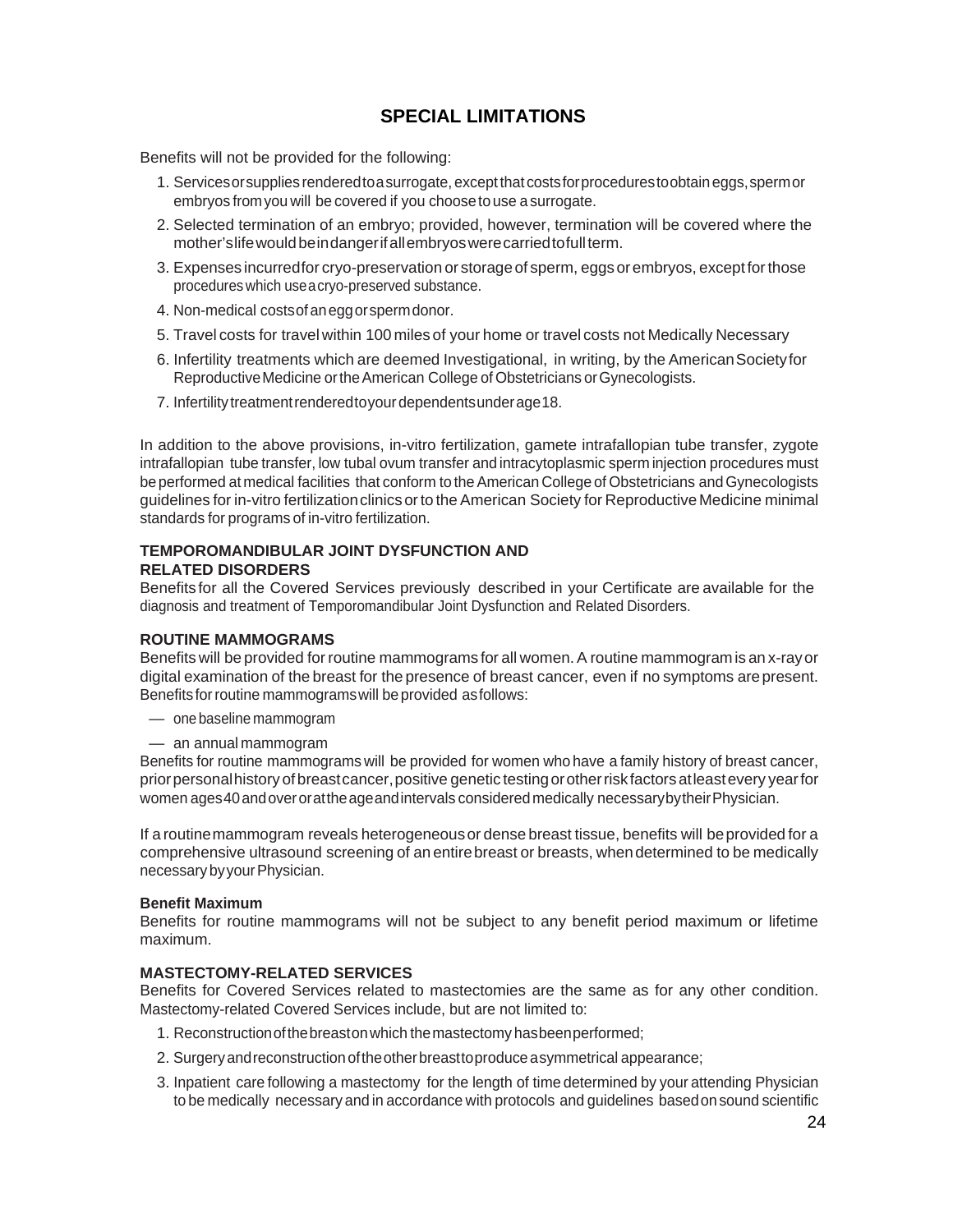evidence and patient evaluation and a follow-up Physician office visit or in-home nurse visit within 48 hours after discharge; and

- 4. Prostheses and physical complications of all stages of the mastectomy including, but not limited to, lymphedemas.
- 5. The removal of breast implants when the removal of the implants is a Medically Necessary treatment for a sickness or injury. Surgery performed for removal of breast implants that were implanted solely for cosmetic reasons are not covered. Cosmetic changes performed as reconstruction resulting from sickness or injury is not considered cosmetic surgery.

# **EXTENSION OF BENEFITS IN CASE OF TERMINATION**

If you arean Inpatient at the time your coverage under your Certificate is terminated, benefits will be provided for, and limited to, the Covered Services of this Certificate which are rendered by and regularly charged by a Hospital, Skilled Nursing Facility, Substance Use Disorder Treatment Facility, Partial Hospitalization Treatment Program or Coordinated Home Care Program. Benefits will be provided until you aredischargedoruntil the endof your benefit period, whichever occursfirst.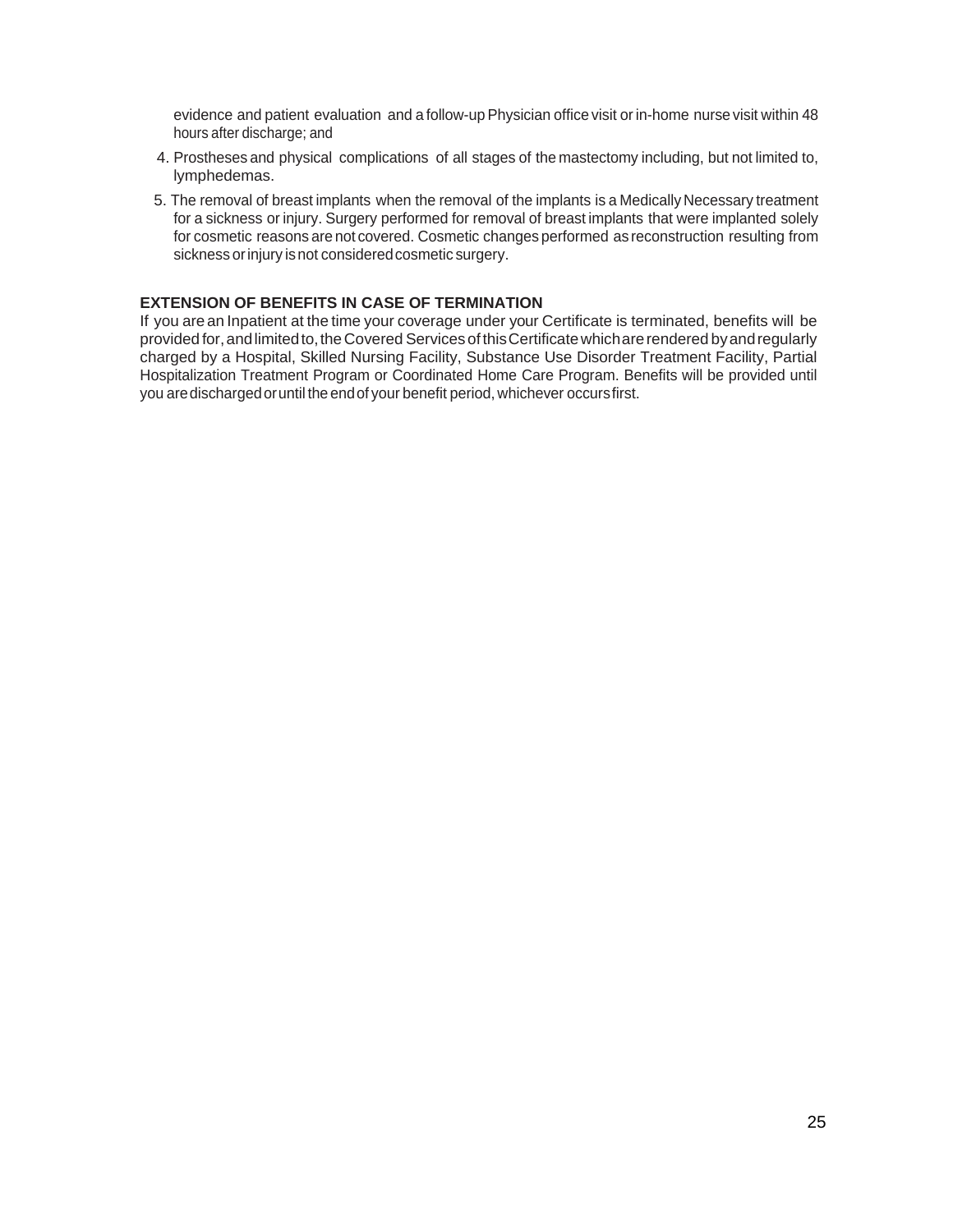# **PEDIATRIC VISION COVERAGE**

Coveragefor*Pediatric Vision Care*ismadepart of,andisin addition toanyinformation youmay havein your Certificate. Coverage for *Pediatric Vision Care* provides information about coverage for the routine vision care services outlined below, which are specifically excluded under your medical/surgical health care plan. **(Services that are covered under your medical/surgical Certificate are not covered under this** *Pediatric Vision Care benefit***.) All provisions in the medical Certificate apply to coverage for** *Pediatric Vision Care* **unless specifically indicated otherwise below.**

# **Definitions**

**Benefit Period** – For purposes of *Pediatric Vision Care,* a period of time that begins on the later of:

- 1) themember'seffective dateofcoverage*,*or
- 2) thelastdate a visionexamination was performed onthemember or thatVision Materials were provided to the member, whichever is applicable. (A benefit perioddoes not coincide with a calendar year and may differ for each covered member of a group or family.)

**Pediatric Frame Collection – A** collection of frames that are covered under the Pediatric Vision Care benefit which includes adult sizes for members up to age 19.

**Provider** – For purposes of *Pediatric Vision Care*, a licensed ophthalmologist or optometrist operating within the scope of his or her license, or a dispensing optician.

**Vision Materials –** Corrective lenses and/or frames or contact lenses.

# **Eligibility**

Children who are covered under a medical/surgical plan, through age 19, are eligible for coverage for *Pediatric Vision Care.* NOTE: Once coverageis lost underthe medical/surgical plan, all benefits cease for *PediatricVisionCare.*Extensionofbenefits duetodisability,stateorfederalcontinuation coverage, and conversion option privileges are**not** available for*PediatricVisionCare.*

# **Limitations and Exclusions**

In addition tothegeneral limitationsand exclusions listedin yourmedical/surgical certificate,*Pediatric Vision Care* doesnot cover servicesormaterialsconnectedwithorchargesarisingfrom:

Any vision service, treatmentor materials not specifically listed as a covered service;

Servicesandmaterials thatareexperimental orinvestigational;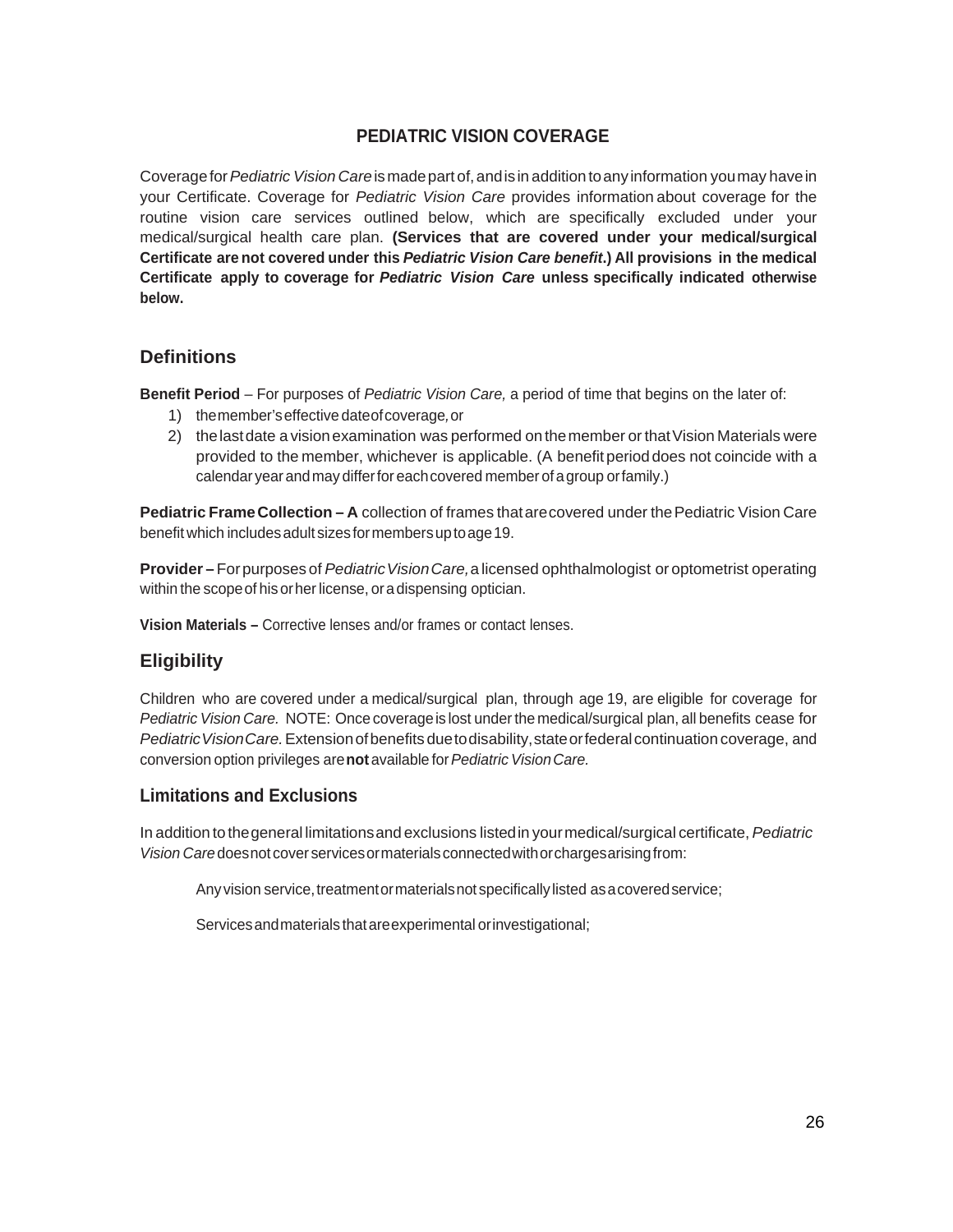Services or materials which are rendered prior to your effective date;

Services and materials incurred after the termination date of your coverage unless otherwise indicated;

Services and materials not meeting accepted standards of optometric practice;

Services and materials resulting from your failure to comply with professionally prescribed treatment;

Telephone consultations;

Any charges for failure to keep a scheduled appointment;

Any services that arestrictly cosmetic in natureincluding, but not limitedto, chargesfor personalizationorcharacterizationofprostheticappliances;

Services or materials provided as a result of intentionally self-inflicted injury or illness;

Services or materials provided as a result of injuries suffered while committing or attempting to commit a felony, engaging in an illegal occupation, or participating in a riot, rebellion or insurrection;

Office infection control charges;

Charges for copies of your records, charts,orany costs associatedwith forwarding/mailing copies ofyourrecordsorcharts;

State or territorial taxes on vision services performed;

Medical treatmentofeye diseaseorinjury;

Visual therapy;

Special lens designs or coatings other than those described in this brochure;

Replacement of lost/stolen eyewear;

Non-prescription (Plano) lenses;

Two pairs of eyeglasses in lieu of bifocals;

Services not performed by licensed personnel;

Prosthetic devices andservices (*prosthetic devicesand servicesarecovered asamedicalbenefit and may be found in thePHYSICIAN BENEFIT SECTION ofthis Certificate)*;

Insurance of contact lenses;

Professional services you receive from immediate relatives or household members, such as a spouse, parent, child, brother or sister, by blood, marriage or adoption.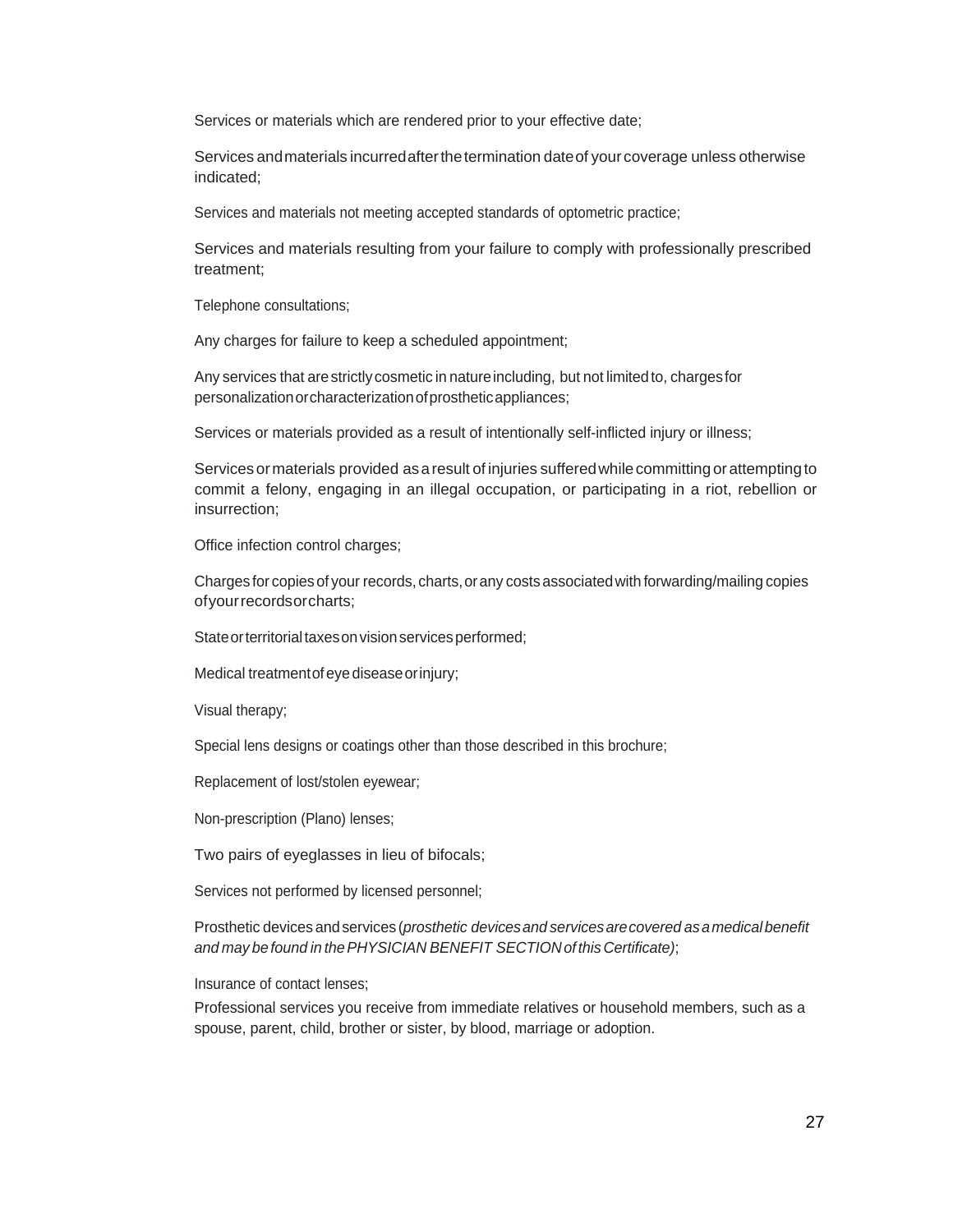# **HOSPICE CARE PROGRAM**

Your Hospital coverage also includes benefits for Hospice Care Program Service.

Benefits will be provided for the Hospice Care Program Service described below when these services are rendered to you by a Hospice Care Program Provider. However, for benefits to be available youmust have aterminal illness with alife expectancyof oneyearorless,ascertified byyourattendingPhysician, and youwill nolongerbenefitfromstandardmedical careorhavechosentoreceive hospicecareratherthan standard care. Also, a family member or friend should be available to provide custodial type care between visits from Hospice Care Program Providers if hospice is being provided in the home.

The following services are covered under the Hospice Care Program:

- 1. Coordinated Home Care;
- 2. Medical supplies anddressings;
- 3. Medication;
- 4. Nursing Services-Skilled andnon-Skilled;
- 5. Occupational Therapy;
- 6. Painmanagementservices;
- 7. Physical Therapy;
- 8. Physician visits;
- 9. Social and spiritual services;

10. Respite CareService.

The following services are **not** covered under the Hospice Care Program:

- 1. Durable medical equipment;
- 2. Home delivered meals;
- 3. Homemaker services;
- 4. Traditional medical servicesprovided forthedirect careofthe terminal illness, diseaseorcondition;
- 5. Transportation, including, but not limited to, Ambulance Transportation.

Notwithstanding the above, there may be clinical situations whenshortepisodes of traditionalcare would be appropriate evenwhen the patientremains in the hospice setting. While these traditional services are not eligible under this Hospice Care Program section, they may be Covered Services under other sections of this Certificate.

### **Benefit Payment for Hospice Care Program Services**

Benefit payment for Covered Services rendered by a Hospice Care Program Provider will beprovided at thesamelevel asdescribedforInpatientHospitalCoveredServices.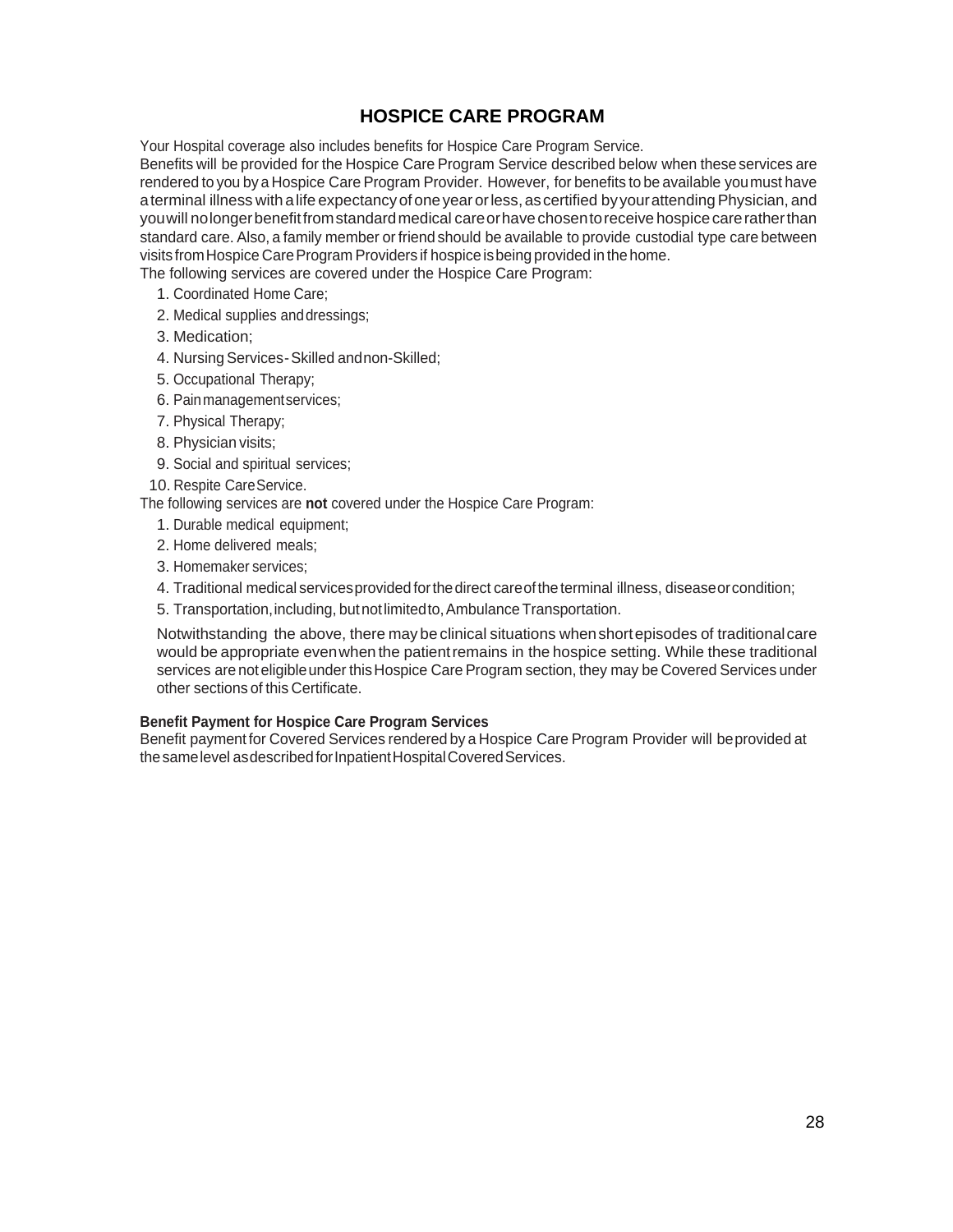# **OUTPATIENT PRESCRIPTION DRUG PROGRAM BENEFIT SECTION**

Whenyou arebeingtreated for an illnessor accident, your Physician may prescribe certain drugs or medicines as part of your treatment. Your coverage includes benefits for drugs and supplies which are selfadministered. This Benefit Section of your Certificate explains which drugs and supplies are covered and the benefits that are available for them. Benefits will be provided only if such drugs and supplies are MedicallyNecessary.

The benefits of this section are subject to all the terms and conditions of your Certificate. Please refer to the DEFINITIONS, ELIGIBILITY and EXCLUSIONS sections of this Certificate for additional information regarding any limitations and/or special conditions pertaining to your benefits.

**NOTE:** The use of an adjective such as Participating or Specialty in modifying a Pharmacy shall in no way beconstrued asarecommendation, referral orany other statement astotheabilityorqualityofsuch Pharmacy. In addition, the omission, non-use or non-designation of Participating or any similar modifier ortheuseof atermsuchasNon-Participating should notbeconstrued ascarrying any statementor inference, negative or positive, as to the skill or quality of such Pharmacy.

For purposes of this Benefit Section only, the following definitions shall apply:

AVERAGEWHOLESALEPRICE.....means any oneof the recognized published averagesof theprices chargedbywholesalers in the United Statesforthedrug productsthey sell toaPharmacy.

BRAND NAME DRUG.....means a drug or product manufactured by a single manufacturer asdefined by a nationally recognized provider of drug product database information. There may be some cases where two manufacturers will produce the same product under one license, known as a co-licensed product, whichwouldalso be considered as a Brand Name Drug. There may also be situations where a drug's classification changes from Generic to Formulary or Non-Formulary Brand Name due to a change in the market resulting in the Generic Drug being a single source, or the drug product database information changing, which would also result in a corresponding change to your payment obligations from Generic to Formulary or Non-Formulary Brand Name.

COINSURANCE AMOUNT.....means the percentage amount paid by you for each Prescription Order filled or refilled through a Participating Pharmacy or Non-Participating Pharmacy.

COMPOUND DRUGS.....means those drugs or inert ingredients thathave been measured and mixed with United States Food and Drug Administration (FDA)-approved pharmaceutical ingredients by a pharmacist to produce a unique formulation that is Medically Necessary because commercial products either do not exist or do not exist in the correct dosage, size, or form.

COPAYMENTAMOUNT.....means thedollaramount paid byyoufor eachPrescription Order filled or refilledthrough aParticipating PharmacyorNon-ParticipatingPharmacy.

COVEREDDRUGS.....means any LegendDrug (except insulin, insulin analogs, insulin pens, and prescriptive andnon-prescriptive oralagentsforcontrollingbloodsugarlevels,includingdisposable syringes and needles needed for self-administration):

- (i) Which is Medically Necessary and is ordered by a Health Care Practitioner naming you as the recipient;
- (ii) For which a written or verbal Prescription Order is provided by a Health Care Practitioner;
- (iii) For which a separate charge is customarily made;
- (iv) Which is not entirely consumed or administered at the time and place that the Prescription Order is written;
- (v) For which theFDAhasgiven approval for atleastoneindication; and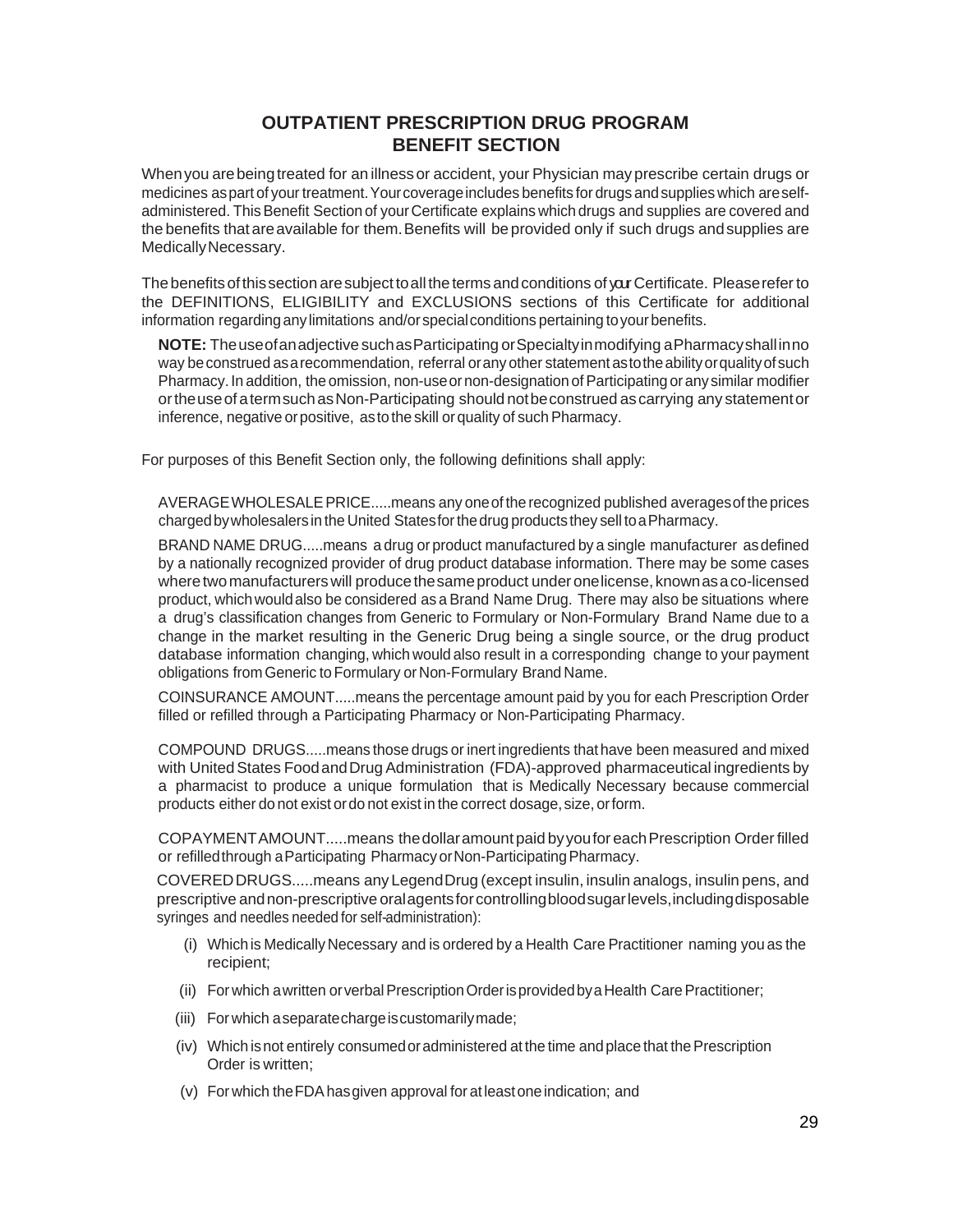(vi) Which is dispensed by a Pharmacy andis received by you while covered under thisBenefit Section, **except when** received from a Provider's office, or during confinement while a patient in aHospital orother acutecareinstitution orfacility (refertotheEXCLUSIONS provision later in this Benefit Section).

FORMULARY BRAND NAME DRUG.....means a brand name prescription drug product that is identifiedonthe*FormularyDrugList*andissubjecttotheFormularyBrandNameDrugpaymentlevel.

GENERIC DRUG.....means adrugthathas thesame active ingredient asaBrand Name Drugand is allowed to beproduced after the Brand Name Drug's patent has expired.

LEGEND DRUGS.....meansdrugs,biologicals, or compounded prescriptions whicharerequired bylaw to have a label stating "Caution — Federal Law Prohibits Dispensing Without a Prescription," and which are approved by the FDA for a particular use or purpose.

MAINTENANCE DRUGS.....means drugs prescribed for chronic conditions and are taken ona regular basistotreatconditions suchashigh cholesterol, high blood pressure,orasthma.

NATIONAL DRUG CODE(NDC).....means a national classification system for the identification of drugs.

NON-FORMULARYBRAND NAME DRUG.....means aBrand Name Drugwhichdoes notappear on the*FormularyDrug List* and is subject to theNon-Formulary Brand Name Drug payment level.

PHARMACY.....means a state and federally licensed establishment where the practice of pharmacy occurs,thatisphysicallyseparateandapartfromanyProvider'soffice,andwhereLegendDrugsand devices are dispensed underPrescription Orders to thegeneral publicby a pharmacist licensed to dispense such drugs and devices under the laws of the state in which hepractices.

PRESCRIPTION ORDER.....means a written or verbal order from a Health Care Practitioner to a pharmacist for a drug to be dispensed. Orders written by a Health Care Practitioner located outside the United Statestobe dispensed in the United States are not covered under this Benefit Section.

SPECIALTY DRUGS.....means prescription drugs generally prescribed for use in limited patient populationsordiseases.These drugs aretypicallyinjected,butmay alsoinclude drugs that arehigh cost oralmedications and/orthathavespecial storage requirements. In addition, patientsupport and/or education may be required for these drugs. The list of Specialty Drugs is subject to change. To determine which drugs are Specialty Drugs, you should contact your Pharmacy.

#### **ABOUT YOUR BENEFITS**

#### *Formulary Drug List*

Formulary drugs are regulated by the FDA, selected and displayed per your certificate. Some of the factors evaluated when certificate's select the formulary drugs include each drug's safety, effectiveness, cost and how it compares with drugs currently on the formulary.

Most certificates consider drugs that are newly approved by the FDA, as well as those that have been on the market for some time. Entire drug classes are also regularly reviewed. Changes to this list can be made from time to time.

The Formulary Drug List included is an example list of drugs in each category and class. Issuer plans are required to include at least the same number of drugs in each category and class as represented in the Formulary Drug List.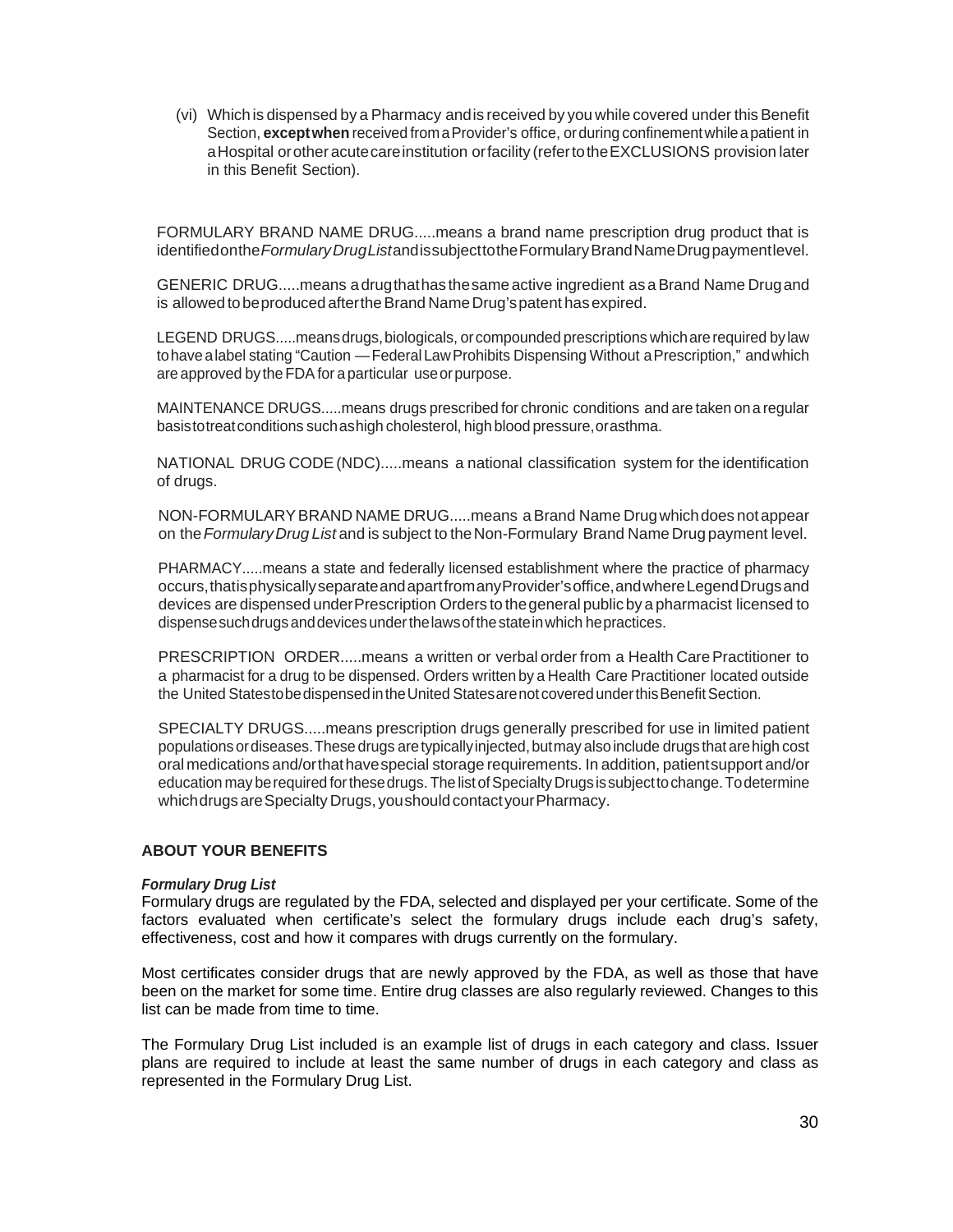#### **Prior Authorization/Step Therapy Requirement**

When certain medications and drug classes, such as medications used to treat rheumatoid arthritis, growth hormone deficiency, hepatitis C, and more serious forms of anemia, hypertension, epilepsy, and psoriasis are prescribed, your Physician may be required to obtain authorization for your medication to be eligible for benefits under your Certificate. Medications included in this program are subject to change and other medications for other conditions may be added to the program. Adocumented treatmentwitha generic or brand therapeutic alternative medication may be required for continued coverage of the brand namemedication.

#### **Dispensing Limits**

If aPrescription Order that is not an opioid prescription, iswrittenfor acertain quantity ofmedication tobe taken in atimeperiod directed by a Health Care Practitioner, coverage will only be provided for a clinically appropriate pre-determined maximum quantity of medication for the specified amount of time. Short-term opioid prescriptions for acute pain will be provided for no more than 7 days. Dispensing limits are based upon FDA dosing recommendations and nationally recognized clinical guidelines.

#### **COVERED SERVICES**

Benefits for Medically Necessary Covered Drugs prescribed to treat you for a chronic, disabling, or lifethreatening illness areavailable if thedrug:

- 1. Has beenapproved bytheFDAfor atleastoneindication; and
- 2. Is recognized by the following for treatment of the indication for which the drug is prescribed:
	- a. a prescription drug reference compendium approved by the Department of Insurance, or
	- b. substantially accepted peer-reviewed medical literature.

As new drugs are approved by the FDA, such drugs, unless the intended use is specifically excluded in this Benefit Section, are eligible for benefits. Some equivalent drugs are manufactured under multiple brand names.

#### **Injectable Drugs**

Benefits are available for Medically Necessary injectable drugs which are self-administered that require a written prescription by federal law. Benefits will not be provided for any self-administered drugs dispensed byaPhysician.

#### **Immunosuppressant Drugs**

Benefits are available for Medically Necessary immunosuppressant drugs with a written prescription after an approved Human Organ Transplant.

#### **Fertility Drugs**

Benefits are available for Medically Necessary fertility drugs in connection with the diagnosis and/or treatmentofinfertilitywithawritten prescription.

#### **Diabetic Supplies for Treatment of Diabetes**

Benefits are available for Medically Necessary items of diabetic supplies for which a Health Care Practitioner has written an order. Such diabetes supplies shall include, but are not limited to, the following:

x Test strips specified for usewith acorresponding blood glucose

monitor S Glucose testsolutions

S Glucagon

S Glucose tablets

x Lancets and lancet devices

x Visual reading strips and urine testing strips and tablets which test for glucose, ketones, and protein

x Insulin and insulin analog preparations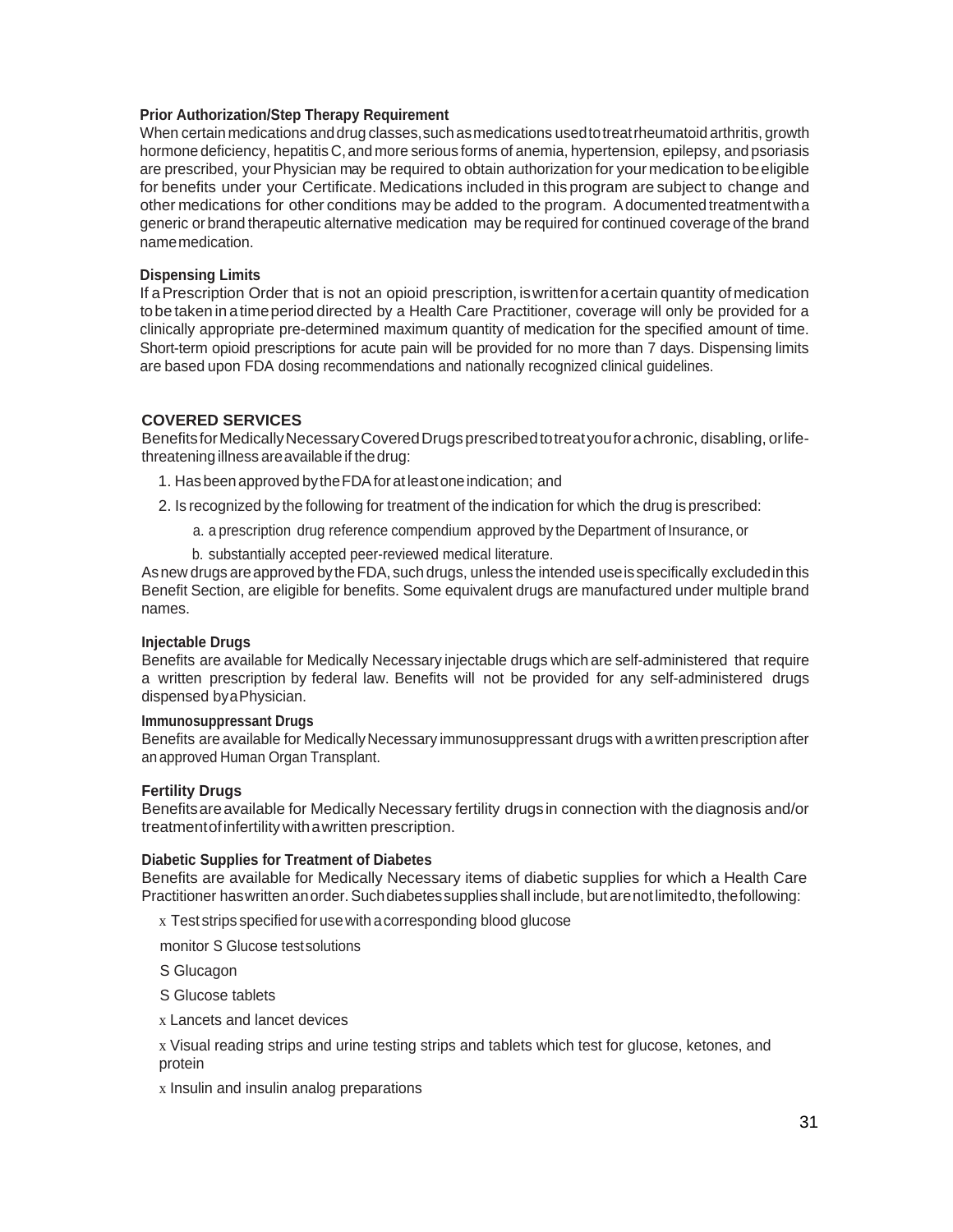- x Injection aids, including devices used to assist with insulin injection and needleless systems
- x Insulin syringes
- x Prescriptive and non-prescriptive oral agents for controlling blood sugar levels
- x Glucagon emergency kits

#### **Vaccinations**

Benefits for vaccinations that areconsidered preventive careserviceswill notbe subject toany deductible, Coinsurance, Copayment or dollar maximum when such services are received in compliance with your certificate.

## **Self-Administered Cancer Medications**

Benefits will be provided for self-administered cancer medications, including pain medication.

**BreastCancerPain Medication andTherapy** —Benefits will beprovided for all Medically Necessary pain medication relatedtothe treatment of breastcancer.Benefits will alsobeprovided for all Medically NecessarypaintherapyrelatedtothetreatmentofbreastcancerunderthePHYSICIANBENEFIT SECTIONofthispolicy.

#### **Cancer Medications**

Benefitswill beprovided fororallyadministered cancermedications, intravenously administered cancer medicationsorinjected cancermedications that areusedtokill orslow thegrowth of cancerouscells.Your CopaymentAmountorCoinsuranceAmountordeductiblewill notapplytoorallyadministeredcancer medications.

#### **Opioids**

Benefits will be provided for at least one intranasal opioid reversal agent prescription for initial prescriptions of opioids with dosages of 50 MME or higher.

#### **Acute and Chronic Pain**

Benefits will be provided for topical anti-inflammatory medication including, but not limited to, Ketoprofen, Diclofenac, or another brand equivalent approved by the FDA for acute and chronic pain.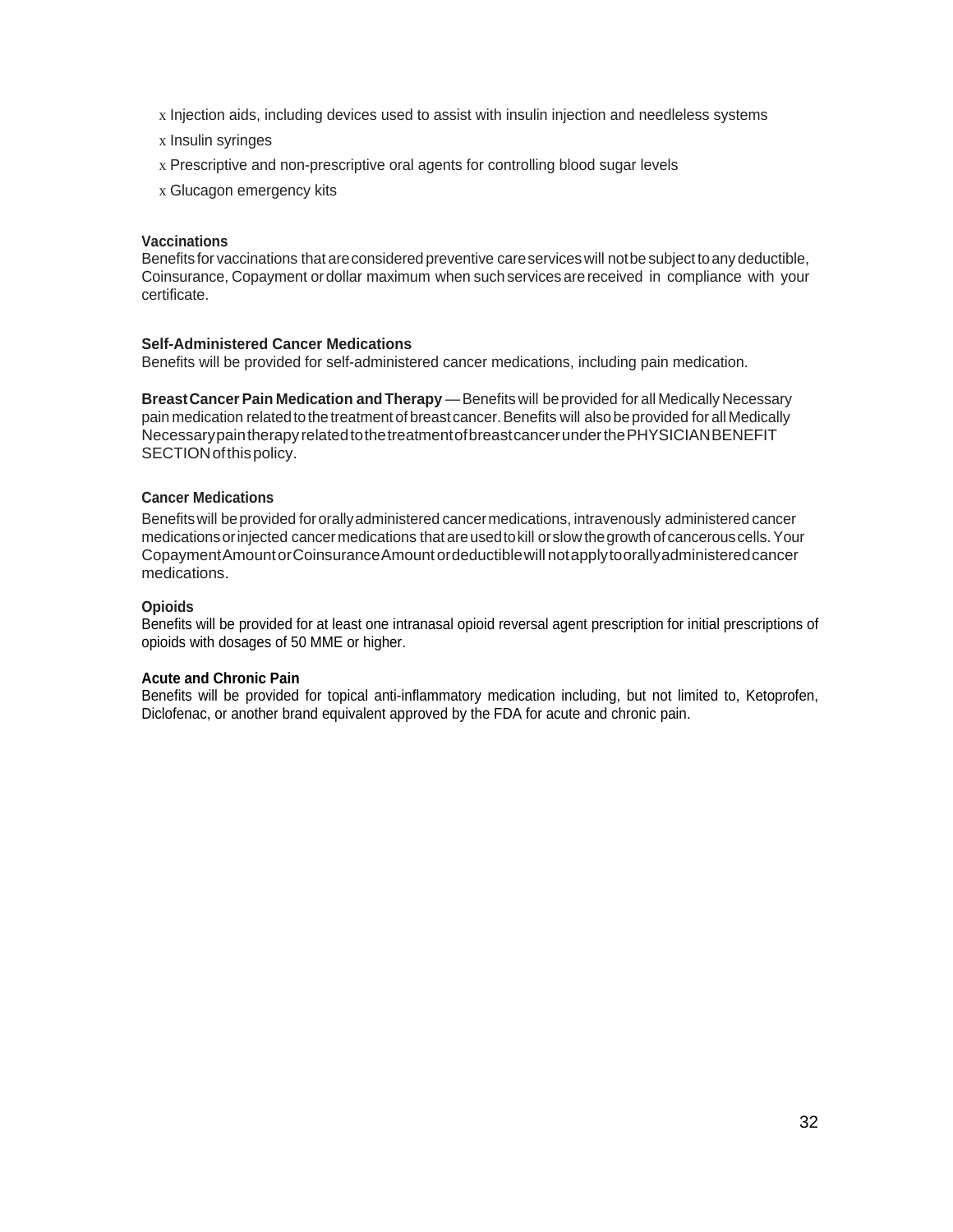# **PRESCRIPTION DRUG EXCLUSIONS**

For purposes of this Benefit Section only, the following exclusions shall apply:

- 1. Drugs which do not by law require a Prescription Order from a Provider or Health Care Practitioner (**except** insulin, insulin analogs, insulin pens, and prescriptive and non-prescriptive oral agents for controlling blood sugar levels,); and drugs or covered devices for which no valid Prescription Order is obtained.
- 2. Devices or durable medical equipment of any type (even though such devices may require a Prescription Order,) such as, but not limited to, male contraceptive devices, therapeutic devices, artificial appliances, or similar devices (except disposable hypodermic needles and syringes for selfadministered injections and those devices listed as diabetes supplies).
- 3. Administration or injection of anydrugs.
- 4. Vitamins (**except** those vitamins which by law require a Prescription Order and for which there is no non-prescription alternative).
- 5. Drugs dispensed in a Physician's or Health Care Practitioner's office or during confinement while as a patient in a Hospital, or other acute care institution or facility, including take-home drugs or samples; anddrugs dispensedbyanursing home orcustodialorchronic careinstitutionorfacility.
- 6. Covered Drugs, devices, or other Pharmacy services or supplies provided or available in connection with an occupational sickness or an injury sustained in the scope of and in the course of employment whether or not benefits are, or could upon proper claim be, provided under the Workers' Compensation law.
- 7. Any special services provided by the Pharmacy, including but not limited to, counseling and delivery.
- 8. Drugs which arerepackagedbyacompany otherthantheoriginal manufacturer.
- 9. Drugs dispensed in quantities in excess of the day supply amounts stipulated in this Benefit Section, certain Covered Drugs exceeding the clinically appropriate predetermined quantity, or refills of any prescriptions in excess of the number of refills specified by the Physician or Health Care Practitioner or by law, or any drugs or medicines dispensed more than one year following the Prescription Order date.
- 10. LegendDrugswhicharenotapprovedbytheFDAforaparticular useorpurposeorwhen usedfora purpose otherthanthe purpose for which the FDA approval is given, except for the treatment of certain types of cancer when a particular legend drug hasbeen shown tobe effective for the treatment of thatspecific typeof cancer even though thatlegend drughas not been approved for thattypeof cancer. The drugmusthave been shownto be effectivefor the treatment of thatparticular cancer according to the Federal Secretary of Health and Human Services.
- 11. Fluids, solutions, nutrients, or medications (including all additives and Chemotherapy) usedor intended to be used by intravenous or gastrointestinal (enteral) infusion or by intravenous, intramuscular (in the muscle), intrathecal (in the spine), or intraarticular (in the joint) injection in the home setting, except as specifically mentioned in thisCertificate. NOTE:This exception does not apply to dietary formula necessary for the treatment of phenylketonuria (PKU) or other heritable diseases.
- 12. Drugsprescribed anddispensed for the treatment of obesity or for use in any program of weight reduction,weight loss,ordietary control.
- 13. Drugs, that the use or intended use of which would be illegal, unethical, imprudent, abusive, or not MedicallyNecessary.
- 14. Drugsobtainedbyunauthorized,fraudulent, abusive,orimproper useoftheidentification card.
- 15. Drugs used or intended to be used in the treatment of a condition, sickness, disease,injury, or bodily malfunction which is not covered under your employer's group health care plan, or for which benefits have been exhausted.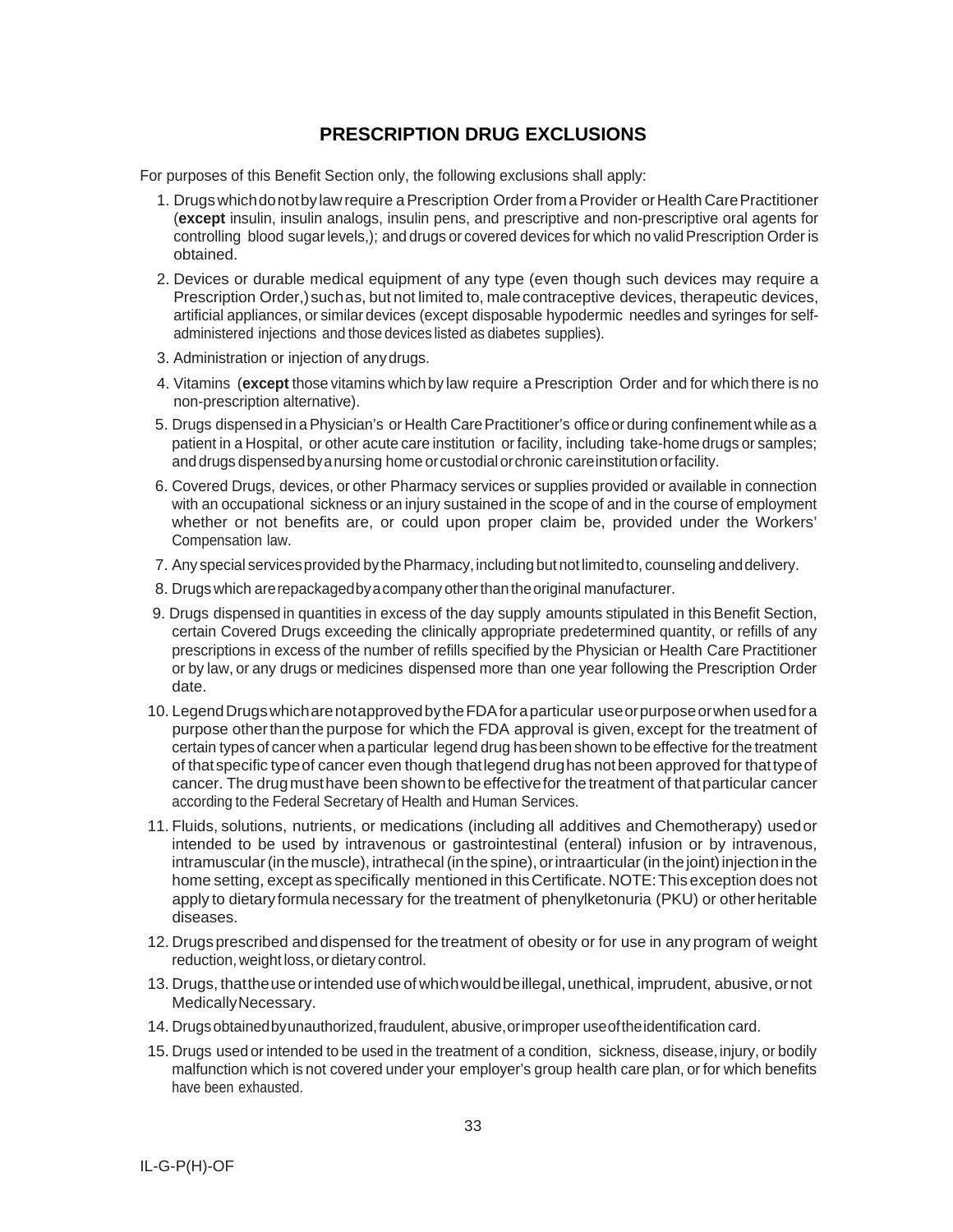- 16. Rogaine, minoxidil, or any other drugs, medications, solutions, or preparations used or intended for use in the treatment of hair loss, hair thinning, or any related condition, whether to facilitate or promote hair growth, to replacelost hair, or otherwise.
- 17. Cosmetic drugs usedprimarily to enhance appearance, including, but not limited to, correction of skin wrinkles andskinaging.
- 18. Prescription Orders for which there is an over-the-counter product available with the same active ingredient(s)inthesamestrength.
- 19. Athletic performance enhancement drugs.
- 20. Drugs to treat sexual dysfunction, including, but not limited to, sildenafil citrate (Viagra), phentolamine (Regitine), alprostadil (Prostin, Edex, Caverject), and apomorphine in oral and topical form, except when used to treat Medically Necessary Covered Services resulting from an organic diseaseorillness, injury or congenital defect.
- 21. Some equivalent drugs manufactured under multiple brand names.XXXXXXXXXX may limit benefits to only one of the brand equivalents available. Compound Drugs
- 22. Medications in depot orlongacting formulations thatare intended for use longer than the covered days'supply amount.

# **ALL OTHER EXCLUSIONS—WHAT IS NOT COVERED**

Expenses for the following are not covered under your benefit program:

- **Hospitalization, orhealth care servicesand supplieswhich are not Medically Necessary.**
	- No benefits will be provided for services which are not Medically Necessary as defined by this Certificate.
- Services orsupplies that arenot specifically mentioned in thisCertificate.
- Services or supplies for any illness orinjury arising outof orin the course of employment for which benefits are available under anyWorkers' Compensation Law or other similarlawswhether or not you make a claim for such compensation or receive such benefits. However, this exclusion shall not apply if youare a corporate officerof any domestic orforeign corporation andareemployed bythe corporation and elect to withdraw yourself from the operation of the Illinois Workers' Compensation Act according to the provisions of the Act.
- Services or supplies thatare furnished to youby the local,state orfederal government andfor any services or supplies to the extent payment or benefits are provided or available from the local, state or federal government (for example, Medicare) whether or not that payment or benefits are received, except however, this exclusion shall not be applicable to medical assistance benefits under Article V or VI of the Illinois Public Aid Code (305 ILCS 5/5-1 et seq. or 5/6-1 et seq.) or similar legislation of anystate, benefits provided in compliance with the TaxEquityand Fiscal Responsibility Act or as otherwise provided by law.
- Services and supplies for any illness or injury occurring on or after your Coverage Date as a result of waroranactofwar.
- Servicesorsuppliesthatdonotmeetacceptedstandardsofmedicaland/ordentalpractice.
- Investigational ServicesandSupplies andallrelated services andsupplies, except asmay beprovided under this Certificate for a) the cost of routine patient care associated with Investigational cancer treatment if you are a qualified individual participating in a qualified clinical cancer trial, if those services or supplies would otherwise be covered under your Certificate if not provided in connection with a qualified clinical cancer trial program and b) applied behavior analysis used for the treatment of Autism Spectrum Disorder(s).
- Custodial CareService.
- Long Term Care Service.
- Respite Care Service, except as specifically mentioned under the Hospice Care Program.
- Inpatient Private Duty Nursing Service.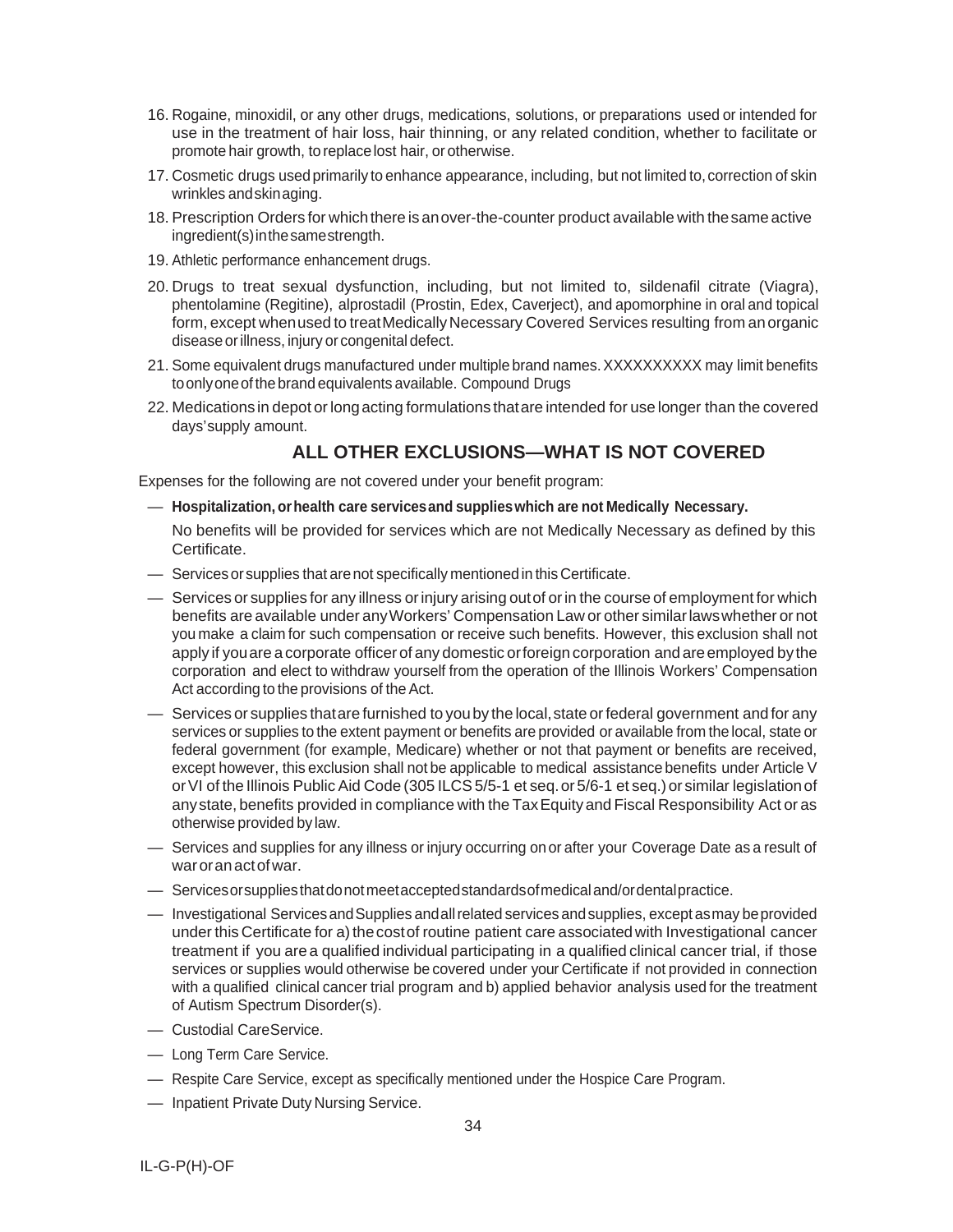- Services or supplies received duringanInpatient staywhen thestay is solelyrelated tobehavioral, social maladjustment, lack of discipline or other antisocial actions which arenot specifically the result of Mental Illness. Thisdoes notinclude servicesor supplies provided for the treatment of aninjury resulting from an act of domestic violence or a medical condition (including both physical and mental health conditions).
- Cosmetic Surgery and related services and supplies, except for the correction of congenital deformitiesorforconditionsresultingfromaccidental injuries, scars,tumorsordiseases.
- Services or supplies for which you are not required to make payment or would have no legal obligationtopayif youdidnothavethisorsimilarcoverage.
- Chargesforfailure tokeep ascheduled visitorcharges for completion of aClaim form.
- Personal hygiene, comfort or convenience items commonly used for other than medical purposes, such as airconditioners, humidifiers, physical fitness equipment, televisions and telephones.
- Special braces, specialized equipment, appliances, ambulatory apparatus, except as specifically mentioned in this Certificate.
- Blood derivatives which arenot classified asdrugs in theofficial formularies.
- Eyeglasses, contact lenses or cataract lenses and the examination for prescribing orfitting of glasses or contact lenses or for determining the refractive state of the eye, except for Pediatric Vision and as specifically mentioned in thisCertificate.
- Treatmentof flat footconditions andtheprescriptionof supportive devicesfor suchconditions and the treatment of subluxations of the foot.
- Routine foot care, except for persons diagnosed with diabetes.
- Immunizations, unless otherwise specified in this Certificate.
- Maintenance OccupationalTherapy, Maintenance Physical Therapy and Maintenance Speech Therapy, except asspecificallymentionedinthisCertificate.
- MaintenanceCare.
- SpeechTherapy when rendered for the treatment of psychosocial speechdelay, behavioral problems (including impulsive behavior and impulsivity syndrome), attention disorder, conceptual handicap or mental retardation, except as may be provided under this Certificate for Autism Spectrum Disorder(s).
- $-$  Habilitative Services that are solely educational in nature or otherwise paid under State or Federal law forpurely educational services, exceptasthey relatetoAutism SpectrumDisorder(s).
- Hearing aids, except for hearing aidsfor childrenor bone anchored hearing aids(osseointegrated auditory implants), examinations for the prescription or fitting of hearing aids, unless otherwise specified in this Certificate.
- Services andsupplies tothe extent benefits areduplicated becausethe spouse,parent and/or childare employeesoftheGroup andeachiscoveredseparatelyunderthisCertificate.
- Diagnostic Service as part of premarital examinations, determination of the refractive errors of the eyes,auditory problems, surveys, case finding, researchstudies, screening,orsimilarprocedures and studies, ortests which are Investigational unless otherwise specified in this Certificate.
- Residential Treatment Centers,exceptforInpatient SubstanceUseDisorder Rehabilitation Treatment or Inpatient Mental Illness and as specifically mentioned under this Certificate
- Procurement or use of prosthetic devices, special appliances andsurgical implants which arefor cosmetic purposes, the comfortandconvenience of thepatient, or unrelated to thetreatment of a disease or injury.
- Wigs (alsoreferredtoascranialprostheses),unlessotherwise specified inthisCertificate.
- Services and supplies rendered or provided for human organ or tissue transplants otherthanthose specifically named in thisCertificate.
- Abortions,including related services and supplies, except when the life of the motherwould be endangered if the fetus were carried to term, or when the pregnancy is the result of an act of rape or